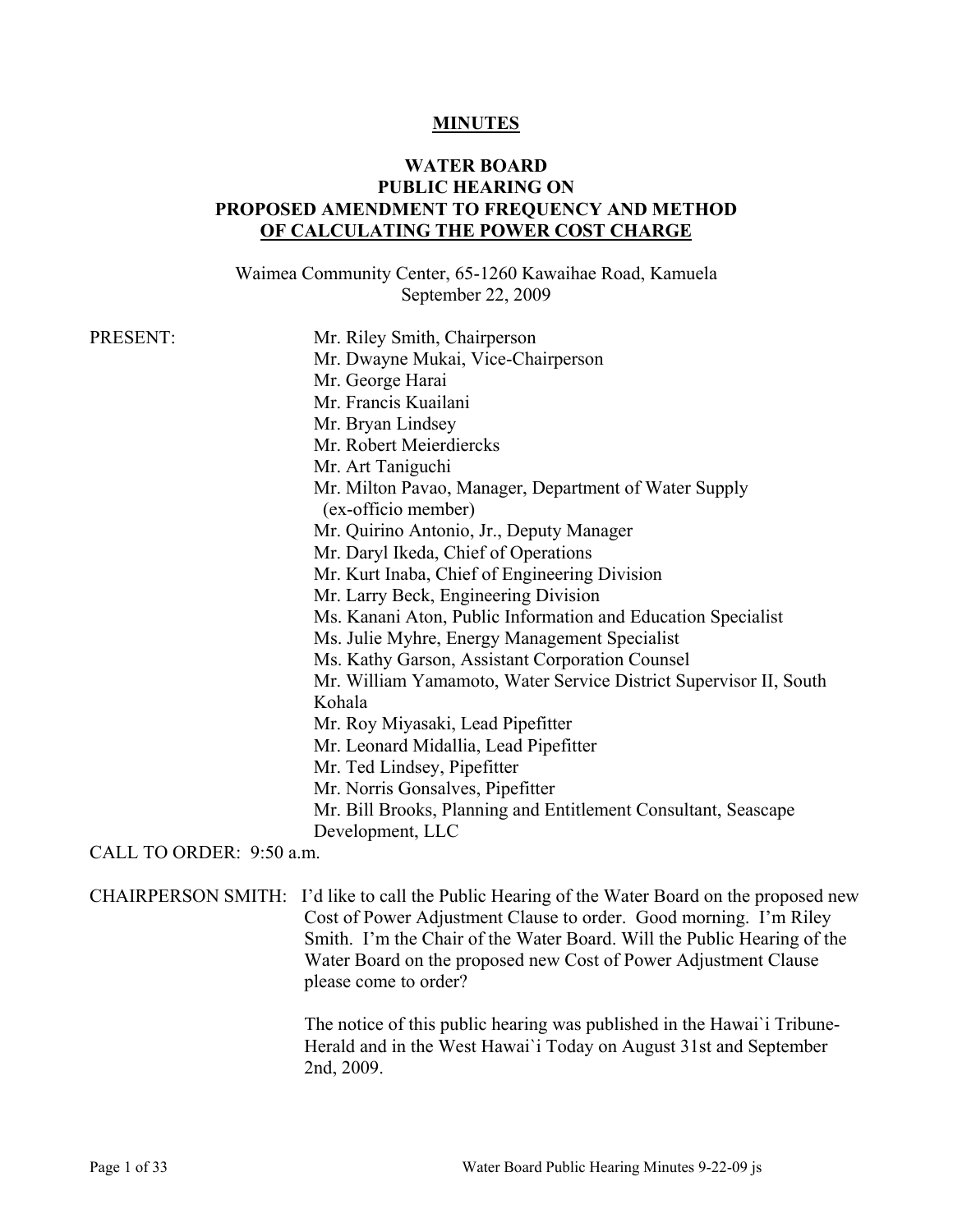Will the members of the staff please go around the room and introduce yourselves, for the record? The members of the Board here today, can you introduce yourselves? (Board members introduce themselves: Bryan Lindsey, George Harai, Art Taniguchi, Dwayne Mukai, Robert (Bob) Meierdiercks and Francis Kuailani.)

CHAIRPERSON SMITH: For everyone's information, the Department of Water Supply is operated and controlled by this Water Board as provided by the Hawai'i County Charter. Section 63 of Part III, Chapter 54, HRS, and it reads as follows:

> "The Board of Water Supply may fix and adjust rates and charges for the furnishing of water and for water services so that the revenues derived therefrom shall be sufficient to make the waterworks and water systems self-supporting and to meet all expenditures authorized by this part; the Board may establish variable rates among the several districts of the County, or among the areas served by the individual water systems within the County, for the purpose of establishing charges as closely as possible to the necessary amount required for the maintenance and operation of the particular individual water systems; provided no rates and charges shall be fixed or adjusted prior to the holding by the Board of a public hearing, public notice of which shall have been given not less than twenty days before the date set for the hearing. The notice shall state the time and place for the hearing and the proposed rates and charges to be considered thereat. The time within which the notice shall be given shall be computed by including the first day, and excluding the last day."

We are here to receive comments or testimony on the proposed amendment to the Power Cost Charge, from \$1.83 to a range of between \$1.59 and \$2.00. As stated in the hearing notice, all comments or testimony were to be filed in writing before the time of the hearing or are to be presented in person at the time of the hearing. We would like to follow this format as closely as possible; however, because there may be some of you who do not have any written statements but would like to testify or comment, we would like to afford you this opportunity to do so, but would like to limit such presentations to five minutes because of the time limit. Everybody understand all that?

The hearing is now open for comments from the floor. Is there anybody who has any comments concerning this Public Hearing? Okay, if none, I would like to entertain a Motion that this Public Hearing be closed.

DWAYNE MUKAI: So moved.

ART TANIGUCHI: Second.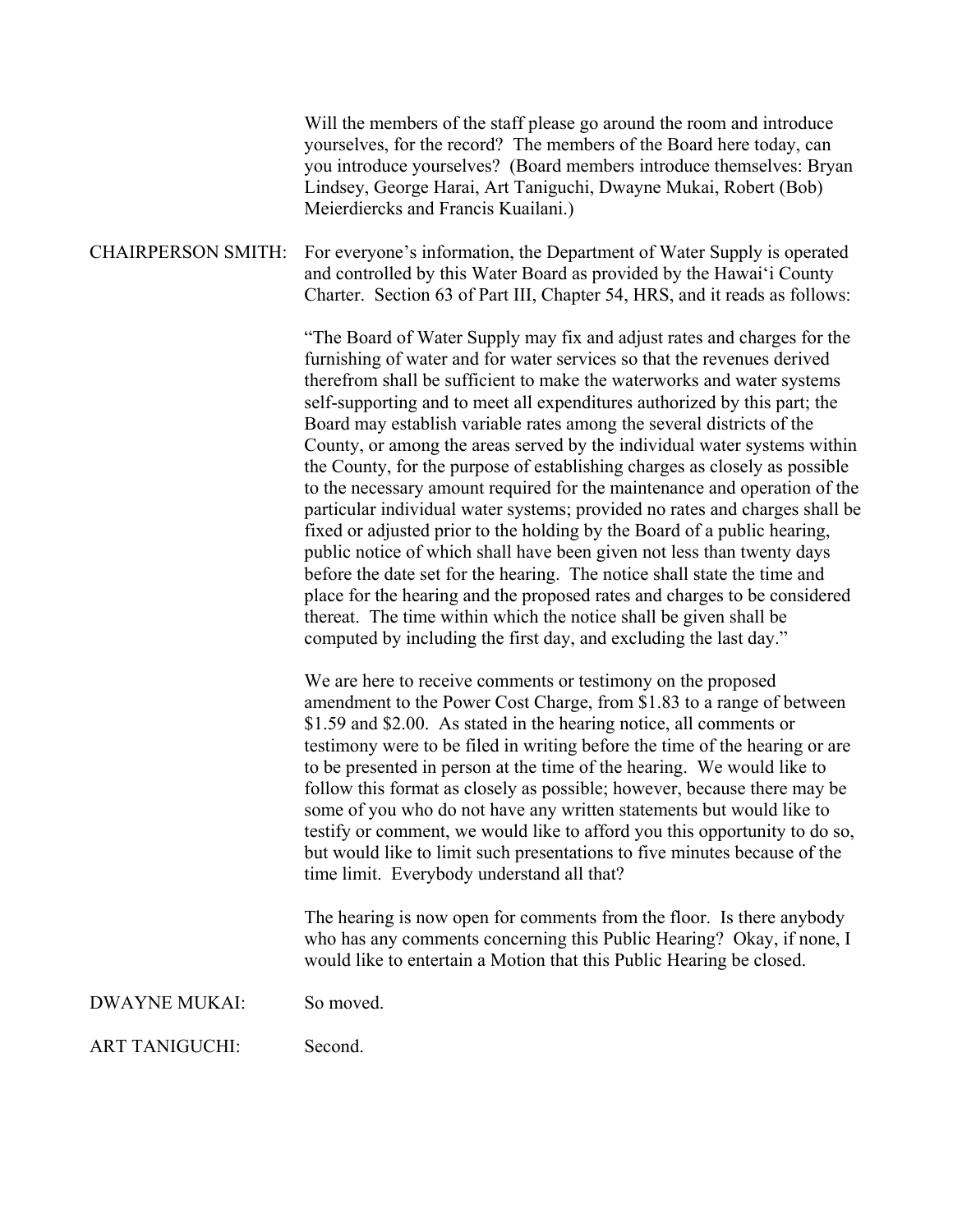CHAIRPERSON SMITH: Okay, we have a Motion and Second by Dwayne and Art. Any discussion? If not, all those in favor, say Aye.

BOARD MEMBERS: Unanimous ayes.

CHAIRPERSON SMITH: Any opposition? Hearing none, Motion carried. Thank you, everybody.

(Public Hearing adjourned at 9:52 a.m.)

 $\mathcal{L}_\text{max}$  , where  $\mathcal{L}_\text{max}$  and  $\mathcal{L}_\text{max}$ Senior Clerk-Stenographer

> *The Department of Water Supply is an Equal Opportunity employer and provider.*  **MINUTES**

#### DEPARTMENT OF WATER SUPPLY COUNTY OF HAWAI'I WATER BOARD MEETING

September 22, 2009

Waimea Community Center, 65-1260 Kawaihae Road, Kamuela

| <b>MEMBERS PRESENT:</b> | Mr. Riley Smith, Chairperson<br>Mr. Dwayne Mukai, Vice-Chairperson<br>Mr. George Harai<br>Mr. Francis Kuailani<br>Mr. Bryan Lindsey<br>Mr. Robert Meierdiercks<br>Mr. Art Taniguchi<br>Mr. Milton Pavao, Manager, Department of Water Supply<br>(ex-officio member)                                                                                                                                                  |
|-------------------------|----------------------------------------------------------------------------------------------------------------------------------------------------------------------------------------------------------------------------------------------------------------------------------------------------------------------------------------------------------------------------------------------------------------------|
| <b>ABSENT:</b>          | Ms. Millie Kim, Water Board Member<br>Ms. Bobby Jean Leithead-Todd, Director, Planning Department (ex-<br>officio member)<br>Mr. Warren Lee, Director, Department of Public Works (ex-officio<br>member)                                                                                                                                                                                                             |
| <b>OTHERS PRESENT:</b>  | Ms. Kathy Garson, Assistant Corporation Counsel<br>Mr. Bill Brooks, Planning and Entitlement Consultant, Seascape<br>Development, LLC<br>Department of Water Supply Staff<br>Mr. Quirino Antonio, Jr., Deputy Manager<br>Mr. Kurt Inaba, Engineering Division Head<br>Mr. Daryl Ikeda, Chief of Operations<br>Mr. Rick Sumada, Waterworks Controller<br>Ms. Kanani Aton, Public Information and Education Specialist |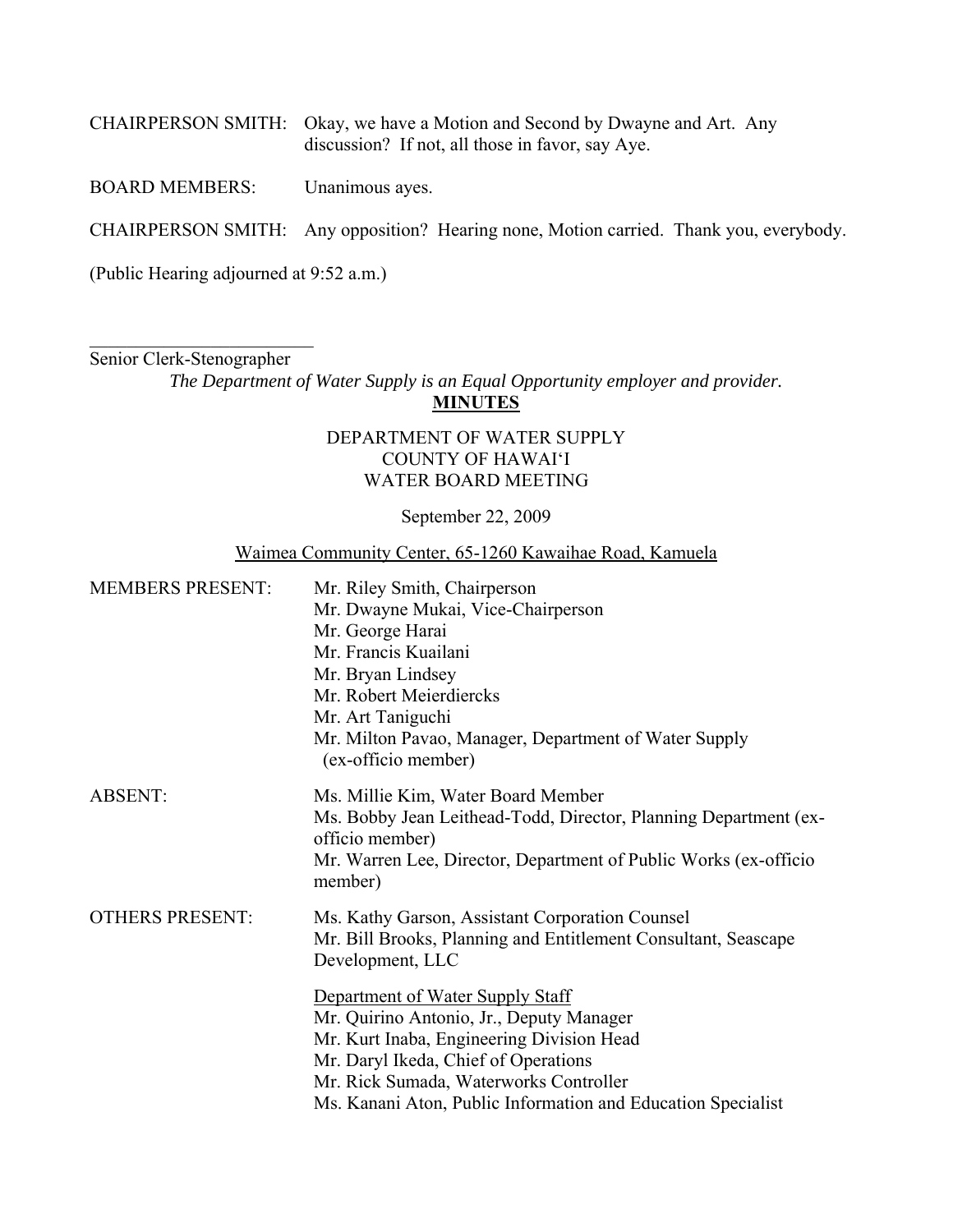Ms. Julie Myhre, Energy Management Specialist Mr. Lawrence Beck, Engineering Division Mr. William Yamamoto, Water Service District Supervisor II, South Kohala (left meeting at 10:13 a.m.) Mr. Leonard Midallia, Lead Pipefitter, (left meeting at 10:13 a.m.) Mr. Roy Miyasaki, Lead Pipefitter, (left meeting at 10:13 a.m.) Mr. Norris Gonsalves, Pipefitter, (left meeting at 10:13 a.m.) Mr. Ted Lindsey, Pipefitter, (left meeting at 10:13 a.m.)

CALL TO ORDER - Chairperson Smith called the Meeting to order at 10:00 a.m.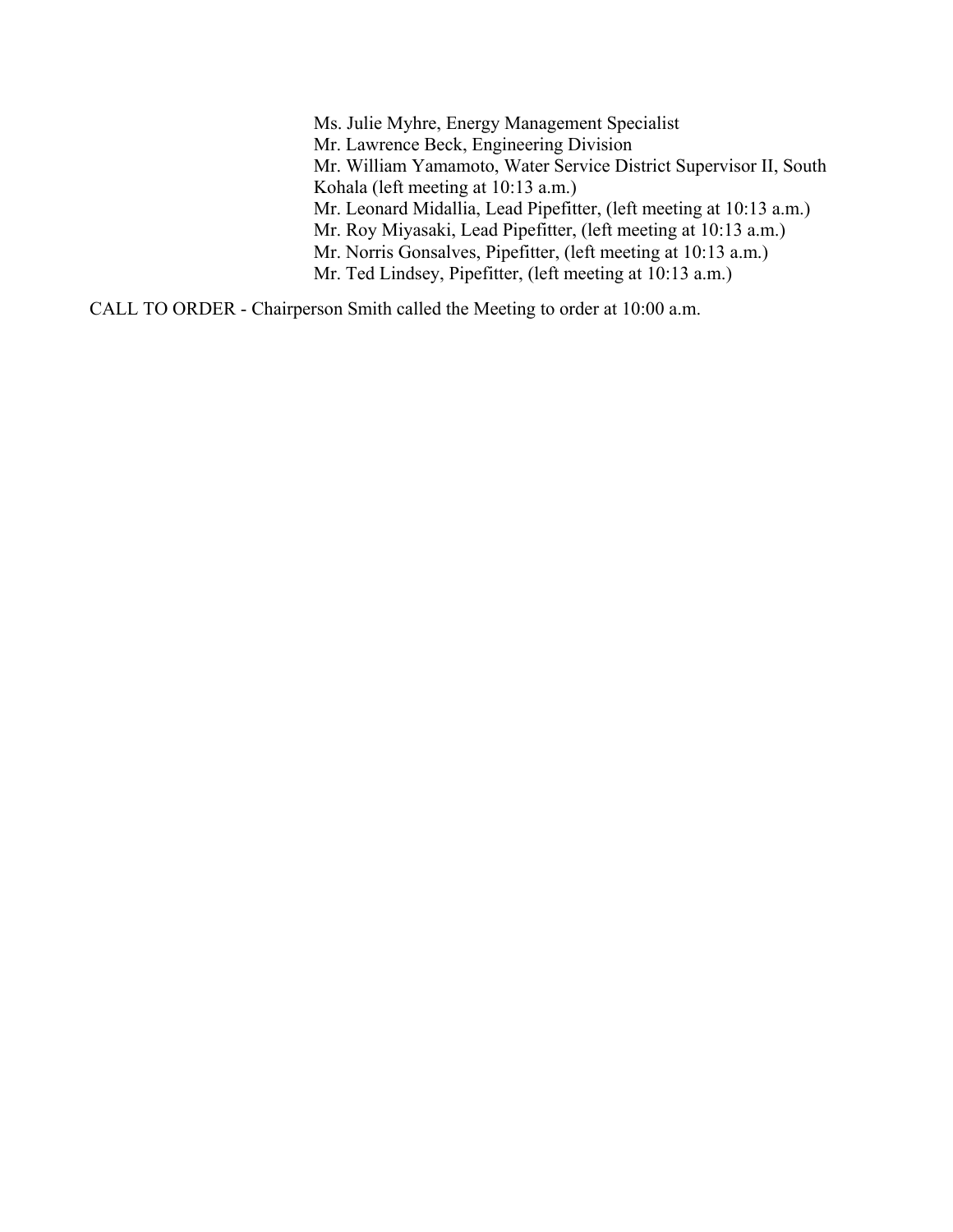#### STATEMENTS FROM THE PUBLIC:

Mr. Bill Brooks, representing Seascape Development, LLC, gave the following statement regarding Item 6 (B), AMENDMENT OF WATER FACILITIES AGREEMENT – SEASCAPE DEVELOPMENT, LLC:

"Item 6 (B) is basically a request from the developer to extend this Water Facilities Agreement for a year, in light of the current economic crisis and the impact on the banking industry (which) has caused the developer to wait until things lighten up a little bit for them to be able to proceed. They definitely have a strong vested interest in the completion of this project, and so they definitely want to move forward, but they need the time line to fulfill their commitment."

### APPROVAL OF MINUTES:

MOTION: Chairperson Smith entertained a Motion to approve the Minutes of the August 25, 2009, Water Board Meeting. Mr. Meierdiercks so moved; seconded by Mr. Kuailani.

ACTION: Motion to approve Minutes was carried unanimously by voice vote.

## APPROVAL OF SUPPLEMENTAL AGENDA AND ACTION TO MOVE AGENDA ITEMS:

Chairperson Smith entertained a Motion to approve the addition of Supplemental Agenda Item No. 8 (H), regarding WATER RATE STUDY; as well as to move Item 8 (A), INTRODUCTION OF STATE PIPE TAPPING TEAM CHAMPIONS OF 2009 to the top of the Agenda, followed by Item 6 (B), AMENDMENT OF WATER FACILITIES AGREEMENT – SEASCAPE DEVELOPMENT, LLC. These items were moved ahead of Item 5 (A), JOB NO. 2007-043, CONSTRUCTION OF THE WAIKOLOA RESERVOIR NO. 2 EARTHQUAKE REPAIRS, COUNTY OF HAWAI'I, STATE OF HAWAI'I, FEMA-1644-DR-HI, FIPS NO. 001-UVKJ8-00, PW NO. 638.

ACTION: Mr. Mukai so moved; seconded by Mr. Meierdiercks, and carried unanimously by voice vote.

#### MISCELLANEOUS:

## A. INTRODUCTION OF STATE PIPE TAPPING TEAM CHAMPIONS OF 2009:

Mr. William Yamamoto introduced to the Water Board the four members of the Waimea Pipe Tapping Team, the state champions for 2009. The team is comprised of Mr. Norris Gonsalves, Pipefitter; Mr. Ted Lindsey, Pipefitter; team coach Mr. Leonard Midallia, Lead Pipefitter; and Mr. Roy Miyasaki, Lead Pipefitter. They held the individual plaques awarded for posting the fastest pipe tapping time during the annual competition at the American Water Works Association regional conference, held in Honolulu earlier this year.

As state champions, the team will represent Hawai'i in the national pipe tapping competition at next year's American Water Works Association conference in Chicago. Mr. Yamamoto noted that this will be the third time that the Waimea team is representing the State of Hawai'i in the national competition.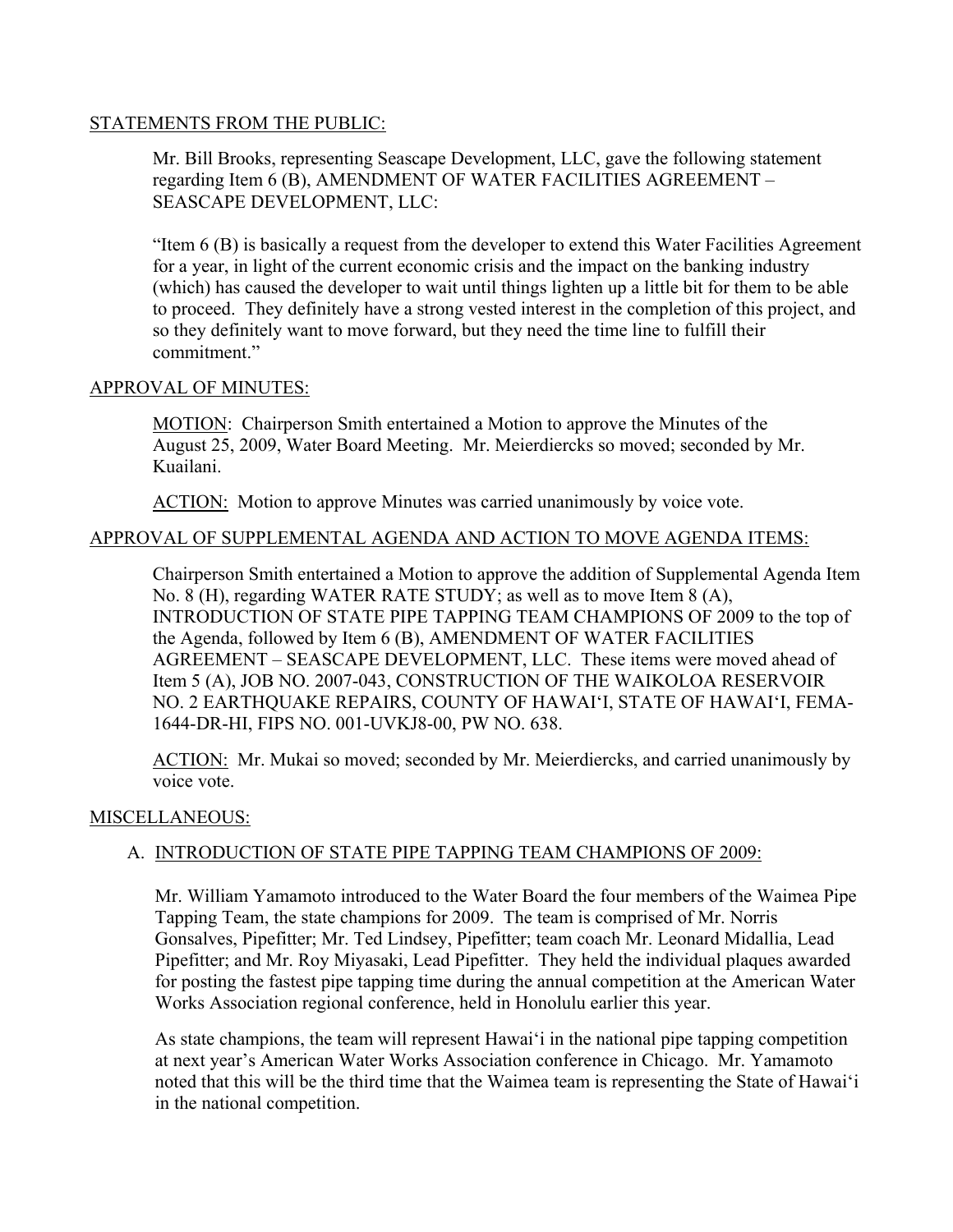Mr. Yamamoto said the Department is fortunate to have these men at the Waimea Baseyard. The Department is also fortunate to have their colleagues at the Baseyard, who strongly support them.

Chairperson Smith noted that members of the team contribute greatly to the community, citing the earthquake relief efforts of team members above and beyond the call of duty.

#### NORTH KONA:

# B. **AMENDMENT OF WATER FACILITIES AGREEMENT – SEASCAPE DEVELOPMENT, LLC:**

On October 28, 2008, Seascape Development, LLC ("Seascape") and the Water Board entered into a Water Facilities Agreement for the development, construction and installation of certain improvements and other water transmission-related facilities in the vicinity of the Water Board's existing Kalaoa Well. Seascape was to also complete the engineering and design work, and assign the same, as well as obtain all necessary permits in accordance with DWS requirements within one year of the executed Agreement.

The current deadline is October 28, 2009. However, the current challenging economy as well as the bank liquidity crisis makes it impossible for Seascape to proceed on the schedule it originally had envisioned. Seascape is proposing to amend the Water Facilities Agreement to extend such submittal deadline to October 28, 2010, an extension of one year. Seascape feels that this new deadline will enable them to meet their obligations in the current economic climate.

Staff has reviewed the Amendment of Water Facilities Agreement and finds it acceptable.

The Manager recommended that the Water Board approve the Amendment of Water Facilities Agreement subject to review and approval by Corporation Counsel.

MOTION: Mr. Meierdiercks moved to approve; seconded by Mr. Mukai.

The Manager noted the tight credit conditions in the current economic situation. Seascape is requesting a time extension to the basic agreement, which is for the developer to furnish DWS with plans for the Department to build a tank. DWS paid Seascape for the land, he added. Under ordinary circumstances, DWS would be reluctant to grant such an extension, and would be anxious to build a tank. However, based on the economy and DWS's finances, building a tank would not be a priority right now. DWS, therefore, has no objection to granting the extension for one year. The hope was that in a year, the economic situation will have improved, and that DWS will be in a position to go ahead with the tank construction.

Speaking of the original contract, Chairperson Smith said he believed the obligation of the developer was to do the engineering design and the environmental assessment, conduct an appraisal and pull the permit. Building the tank itself would be DWS's responsibility, he noted. He asked at what stage was Seascape in completing its designated tasks.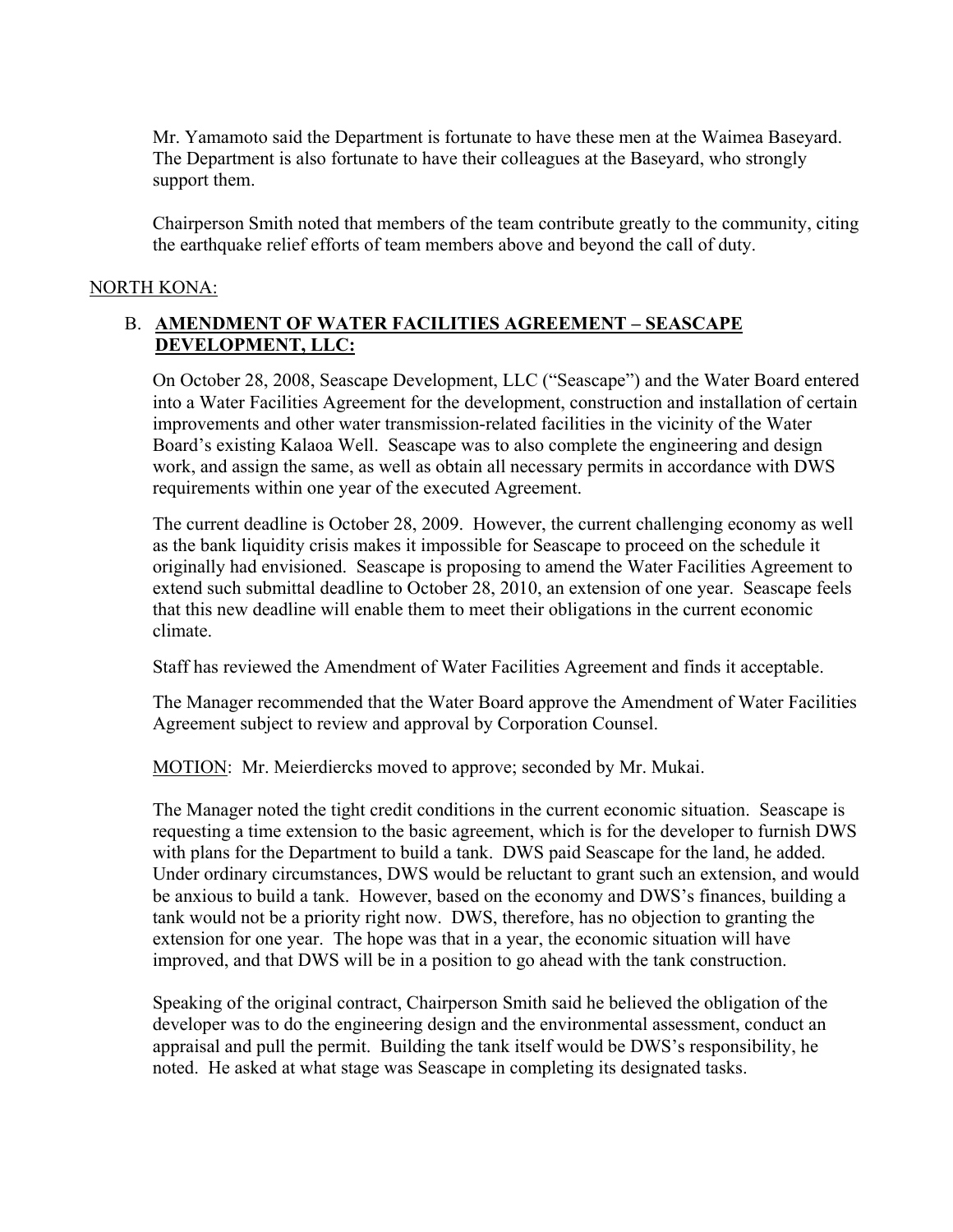Mr. Brooks said that the environmental assessment has been completed and submitted. The engineering is about 60 percent completed. The electrical engineering work, done by contractor Wally Oki, is staged and ready to go, (and any remaining work is nominal). The biggest chunk of cash outflow involves completing the engineering work by Okahara & Associates. Once Okahara & Associates finishes its work, Seascape will be able to give DWS everything it needs to go ahead with building the tank, he said. He noted that the appraisal was done a while back, and the Board had been provided with the appraisal. The only outstanding work is the engineering.

Chairperson Smith asked if the engineering could be done prior to the proposed October 28, 2010 deadline.

Mr. Brooks confirmed this, saying that it was only a matter of coming up with funding to move it forward.

Mr. Taniguchi asked if the engineering work had been halted.

Mr. Brooks confirmed this, saying everything was stopped in the absence of cash flow.

Mr. Taniguchi asked what happens if economic conditions do not improve in the next year.

Mr. Brooks said that within the year, Seascape will have enough time to restructure. He said that Seascape has a much stronger need to have the project go forward than DWS does. Tied to this project, he said, is the water availability of two other parcels that the developer intends to rezone and develop. Without the water availability, the impact on the developer would be millions of dollars. Therefore, Seascape has a strong motivation to make this project happen. The extension would give the developer the time to restructure amid the current banking crisis.

Mr. Taniguchi asked who Seascape is, and if they had done other developments here.

Mr. Brooks said Seascape had completed an affordable housing project on Lot One, and the developer had subdivided a 50-acre piece of land into four parcels. One of those parcels has been developed as an affordable housing project. Another parcel was spun off and a second party is creating an affordable rental project there. He said that the other two remaining parcels for which the current project will provide water, will be workforce housing.

The Manager said that Seascape had brought in a plant to produce modular housing, near Costco in Kona.

Mr. Taniguchi noted that the original contract contained a "time is of the essence" clause.

Mr. Brooks said that at the time of the original contract, the developer was even more anxious to expedite things than DWS was. However, that was before the banking industry crash and the corresponding collapse of the economy.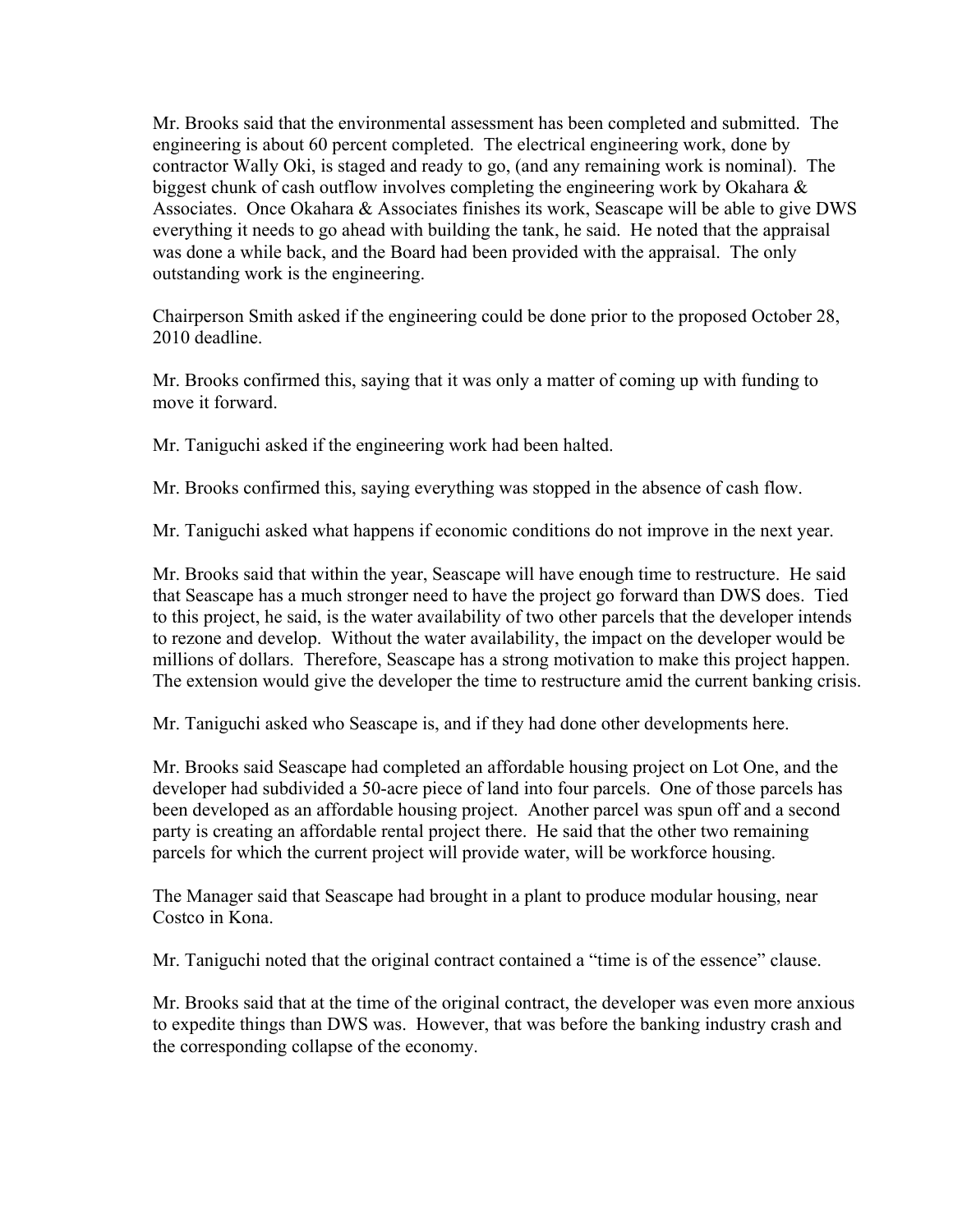Chairperson Smith asked the Manager to explain why DWS would have only required the developer to design the tank and not to build it.

The Manager said that it was to DWS's advantage for the Department to build the tank. Otherwise, DWS would have given away too many credits. The Department wanted to have the ability to charge the full facilities charge credits. Therefore, it was to DWS's benefit to build the tank.

Chairperson Smith confirmed this, saying that the developer would only be using a portion of the water in the tank, while paying the full facilities charge.

ACTION: Motion to approve carried unanimously, by voice vote.

## SOUTH KOHALA:

## **A. JOB NO. 2007-043, CONSTRUCTION OF THE WAIKOLOA RESERVOIR NO. 2 EARTHQUAKE REPAIRS, COUNTY OF HAWAI'I, STATE OF HAWAI'I, FEMA-1644-DR-HI, FIPS NO. 001-UVKJ8-00, PW NO. 638:**

The contractor, Goodfellow Bros., Inc., has requested an 82-calendar day time extension. This request is due to delays beyond the control of the contractor, and consists of 72 calendar days for rain-outs and unworkable conditions, and 10 calendar days for investigating the pending closure of the DuPont Hypalon CSM polymer manufacturing plant.

Burke Industries, the supplier of the Hypalon liner to be used for this project, was required to delay the shop drawing submittal while looking for an adequate alternate source of Hypalon CSM polymer. An alternate source was located, but Burke Industries issued another letter saying DuPont will manufacture enough CSM polymer to meet most, if not all, of the 2009 demand.

*Note: There is no additional cost associated with this time extension.* 

Staff has reviewed the request and finds that the 82 calendar days are justified. This is the first time extension request.

## **1st time extension – 82 calendar days**

The Manager recommended that the Board approve a contract time extension to Goodfellow Bros., Inc. of 82 calendar days for JOB NO. 2007-043, CONSTRUCTION OF THE WAIKOLOA RESERVOIR NO. 2 EARTHQUAKE REPAIRS, COUNTY OF HAWAI'I, STATE OF HAWAI'I, FEMA-1644-DR-HI, FIPS NO. 001-UVKJ8-00, PW NO. 638. If so approved, the contract completion date will be revised from November 9, 2009 to January 30, 2010.

MOTION: Mr. Kuailani so moved; seconded by Mr. Meierdiercks.

Mr. Inaba said rain-outs are the main cause of the delay, and even a small amount of rain makes for unworkable conditions. Of the 82 days requested, 72 days are for rain-outs, he said. The 10 other days are for a delay in confirming that the manufacturer was unable to provide the material that DWS specified.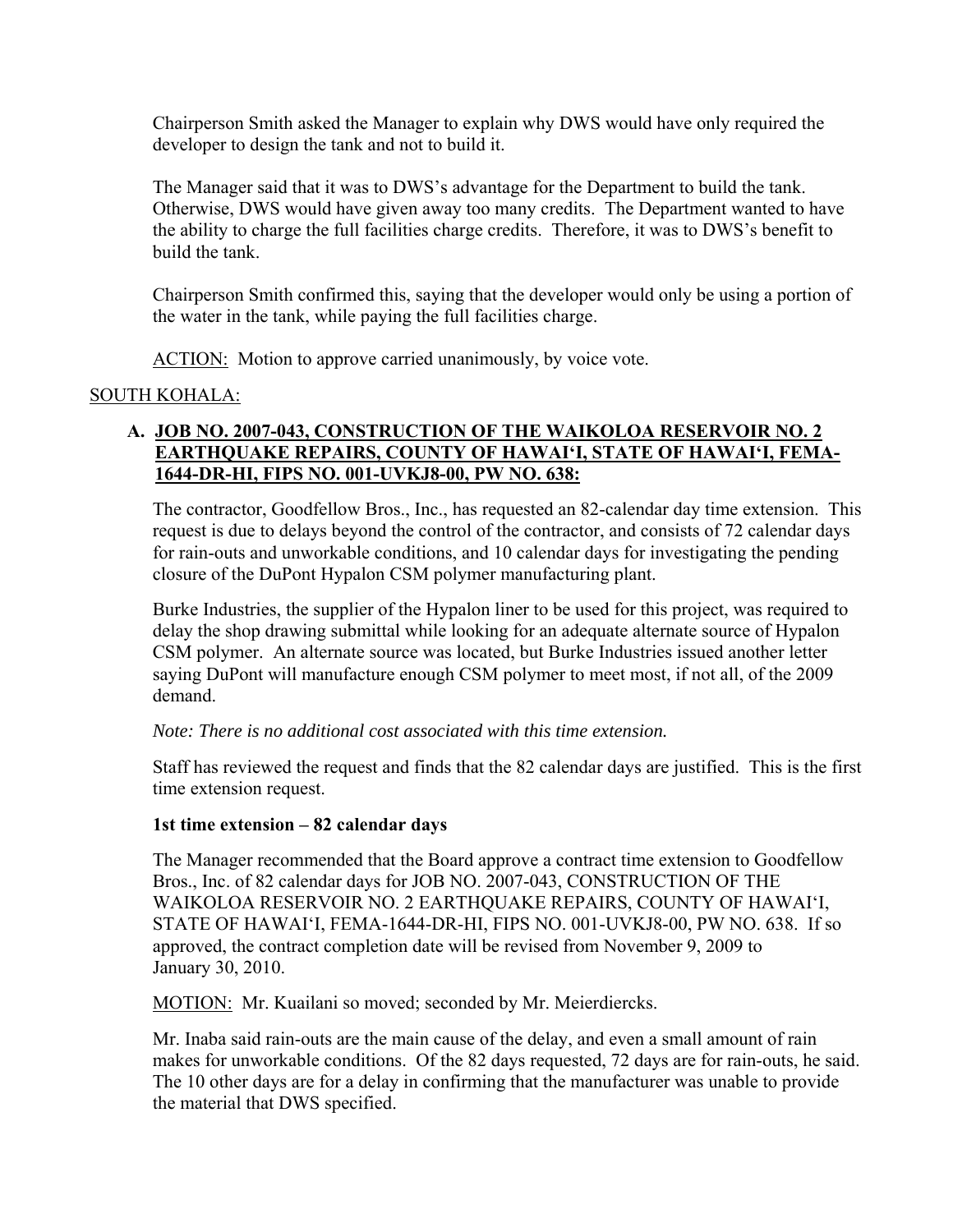Mr. Taniguchi asked where the earthquake repairs appear in the Monthly Progress Report.

The Manager said that the repairs are listed there, funded by federal funds.

Mr. Inaba confirmed that the repairs are listed on the last page of the Monthly Progress Report, where special funding is listed.

Mr. Kuailani asked whether the federal funds were a grant or reimbursable.

The Manager said it was reimbursable, although unfortunately not 100 percent reimbursable. The maximum that DWS can be reimbursed is for 75 percent, according to Federal Emergency Management Agency (FEMA) guidelines. The earthquake of 2006 was a declared disaster, so FEMA kicks in, he said. DWS plays by FEMA's rules, and matches reimbursement at 75 percent of the qualifying items. However not all of the items qualify for reimbursement. DWS will get some reimbursement money, he added.

Chairperson Smith said that the rationale is that at the end of the project, DWS will end up with a brand new reservoir that has a higher seismic rating which will improve the overall level of quality and guarantee service in the future.

The Manager said that is why DWS does not get back 75 percent of 100 percent of the cost. There are some mitigation design elements; DWS has to make the reservoir *better than* it was before.

Mr. Inaba confirmed that FEMA pays to get the reservoir back to what it *was.* It is in the best interests of everyone to do some mitigation work, because FEMA will not pay for the same disaster twice (i.e., if a disaster strikes the same place, DWS would not get reimbursed).

Mr. Mukai noted that the 82 days requested was a cushion.

Mr. Inaba said that basically, DWS anticipates further rain-out days, and the 10 days in the request were basically on the so-called "critical path" schedule, involving the liner.

The Manager said he was certain that there would be further extension requests on this project, because of the wet weather conditions up the mountain.

Mr. Inaba said that the contractor was proposing to bring in some imported material to possibly blend. The idea would be to create a material that would allow a little more moisture.

A lengthy discussion ensued regarding the contractor's risk, with delays eating into the contractor's overhead.

Mr. Inaba said that because of that, the time extension will not cost DWS anything. It is costing Goodfellow Bros. because the contractor must bring the specified geotechnical material in and get the moisture content within specifications.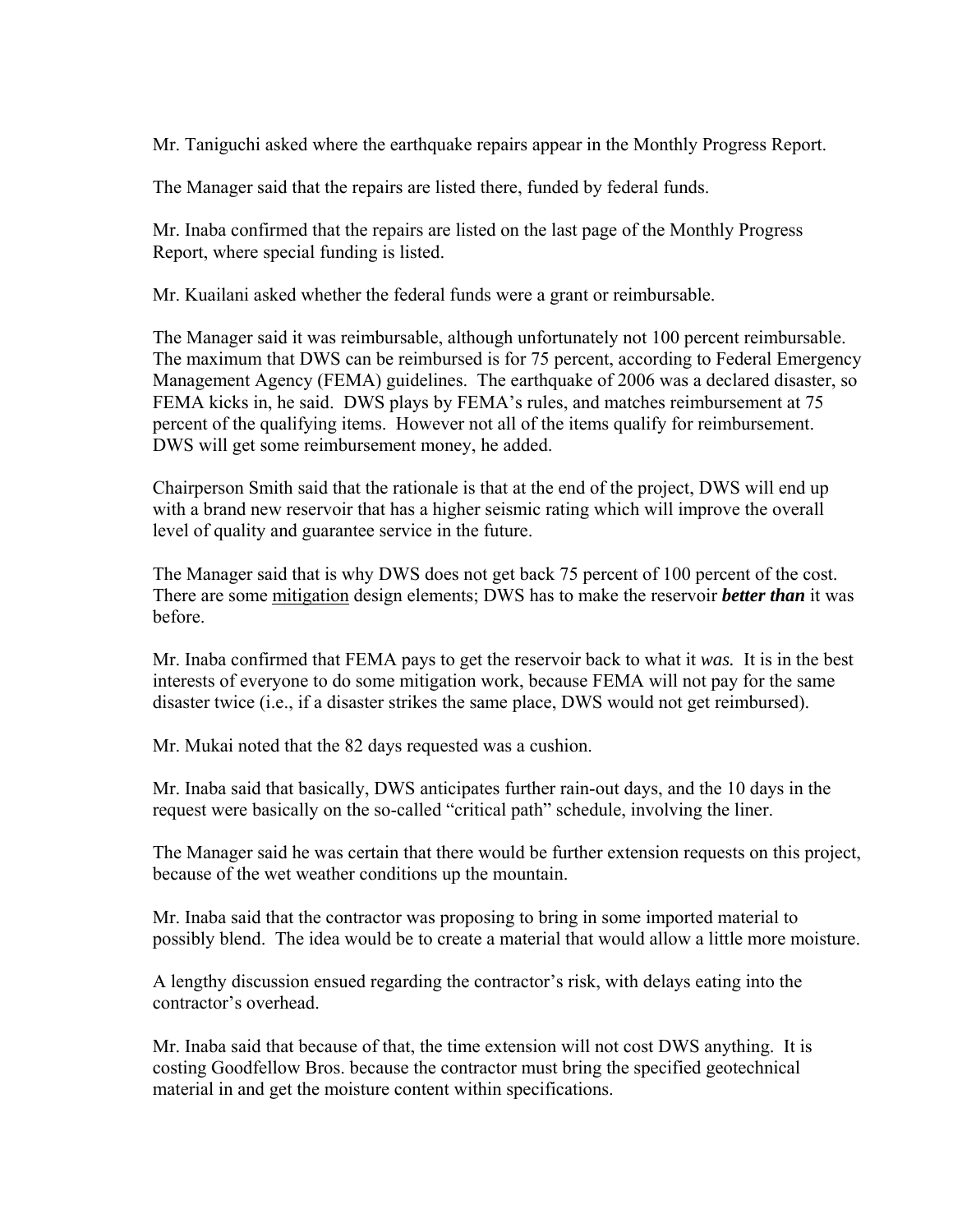Chairperson Smith said that the contractor changed their design and is bringing in additional material; he asked whether that would mean a change order.

Mr. Inaba said that the Board will soon be seeing a change order that DWS is processing regarding the design. DWS is paying a consultant for this design, and the cost will be deducted from Goodfellow's contract.

Chairperson Smith said that in future write-ups for time extensions, the Department should use the template of a box graph (a "stat format"), to show the history of time extension requests, the reasons given, etc.

Mr. Inaba confirmed that he would use such a template in future write-ups of this nature.

Chairperson Smith wanted write-ups to contain qualifying language, so that contractors are not given blanket approval for a time extension every time they have a problem.

Mr. Inaba said that in this case, the contractor's request for extension explains that the problem lies with the manufacturer of the material (Dupont), not with the actual supplier (Burke Environmental Products). He noted that it was DWS which specified the product.

Chairperson Smith said that DWS's contract was with the contractor, Goodfellow Bros., and not with Dupont.

Mr. Inaba said that Dupont no longer makes the product and there is no alternative product available out there. Therefore, it was not the contractor's fault; they did make efforts to find an alternative product.

Chairperson Smith said he believed it was important to clarify issues like this in the Water Board Minutes, so that if such a case were ever to come up again, the reason that the Water Board approved the 10 days' extension this time was because DWS specified the material and the material is no longer available, and the contractor had to seek alternatives. The way the recommendation was written up made it seem as if it was beyond the contractor's control. DWS's contract is with Goodfellow; not with Dupont. He just wanted to qualify it in the write-up so that contractors who come forward with a problem, (for example, with a pump), cannot use the Goodfellow case as a precedent.

ACTION: Motion to approve was carried unanimously, by voice vote.

## NORTH KONA:

## A. **NO. 2004-839, KEŌPŪ-PU'UHONUA PRODUCTION WELL AND 1.0 MG RESERVOIR:**

The contractor, Isemoto Contracting Co., Ltd., requests a 74-calendar day time extension. This request is due to additional work requested by the Department for off-site waterline work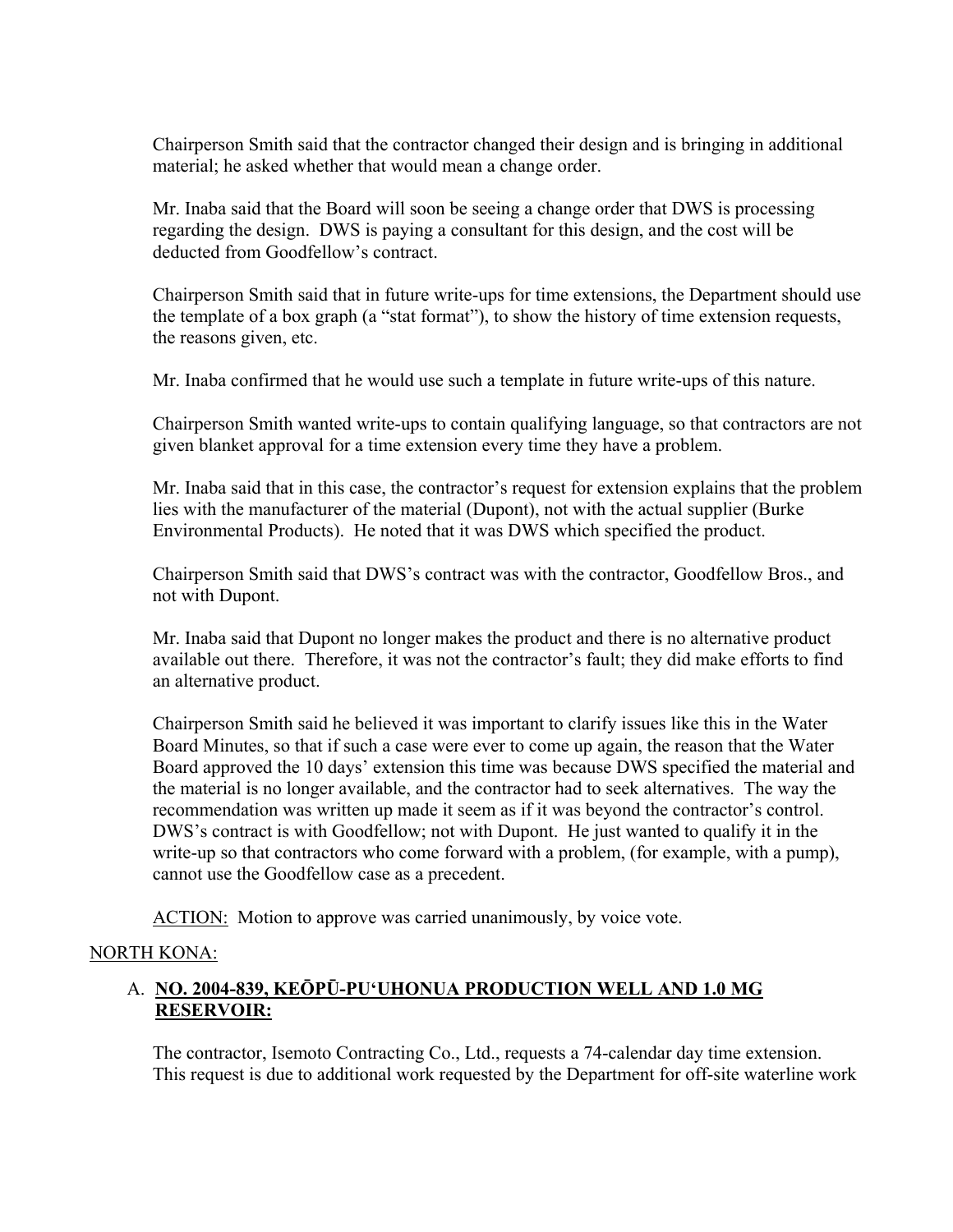needed to allow water from this project to feed into the Department's existing distribution system.

Staff has reviewed the request and finds that the 74 calendar days are justified.

This is the **fifth** extension request.

| Ext.<br># | From:      | To:                                         | Calendar<br><b>Days</b> | <b>Reason for Time Extension</b>                            |
|-----------|------------|---------------------------------------------|-------------------------|-------------------------------------------------------------|
|           | 8/19/2008  | 11/18/2008                                  | 91                      | Process building permit                                     |
|           | 11/18/2008 | 6/3/2009                                    | 197                     | Deepwell motor and pump<br>manufacturing, shipping, testing |
|           | 6/3/2009   | 7/10/2009                                   | 37                      | Clean and bail well                                         |
| 4         | 7/10/2009  | 9/30/2009                                   | 82                      | HELCO and Hawaiian Tel work                                 |
|           | 9/30/2009  | 12/13/2009                                  | 74                      | Additional off-site waterline work                          |
|           |            | <b>Total Days</b> (including this request): | 481                     |                                                             |

The Manager recommended that the Board approve a contract time extension to Isemoto Contracting Co., Ltd., of seventy-four (74) calendar days from September 30, 2009 to December 13, 2009, for JOB NO. 2004-839, KEŌPŪ-PU'UHONUA PRODUCTION WELL AND 1.0 MG RESERVOIR.

MOTION: Mr. Meierdiercks so moved; seconded by Mr. Kuailani.

Mr. Beck showed the location of the well on the overhead projector.

The subdivision where the well is located was receiving water at a lower off-site location through a meter on their private system. The higher line from that location remained DWS's, through the completion of the well. What was *not* included in the original contract was the off-site connection.

Chairperson Smith said that this off-site waterline work was additional work that DWS requested of Isemoto; it was not included in the original contract.

The Manager said that the additional work was aimed at making DWS's operations more efficient.

Mr. Inaba said that the off-site connection is basically letting water into DWS's system.

Mr. Mukai asked if this site was planned or an oversight.

Mr. Inaba said it was an oversight to the original plan, because DWS lost track of the fact that the connection stopped below the site, to feed the subdivision's system. The connection was something that DWS could have done. However, because the waterline would not have been in use all this time, DWS at the time did not want to take on the waterline. Instead, DWS let the subdivision take their meter at its current location. In other words, DWS did not do that connection at the mauka location.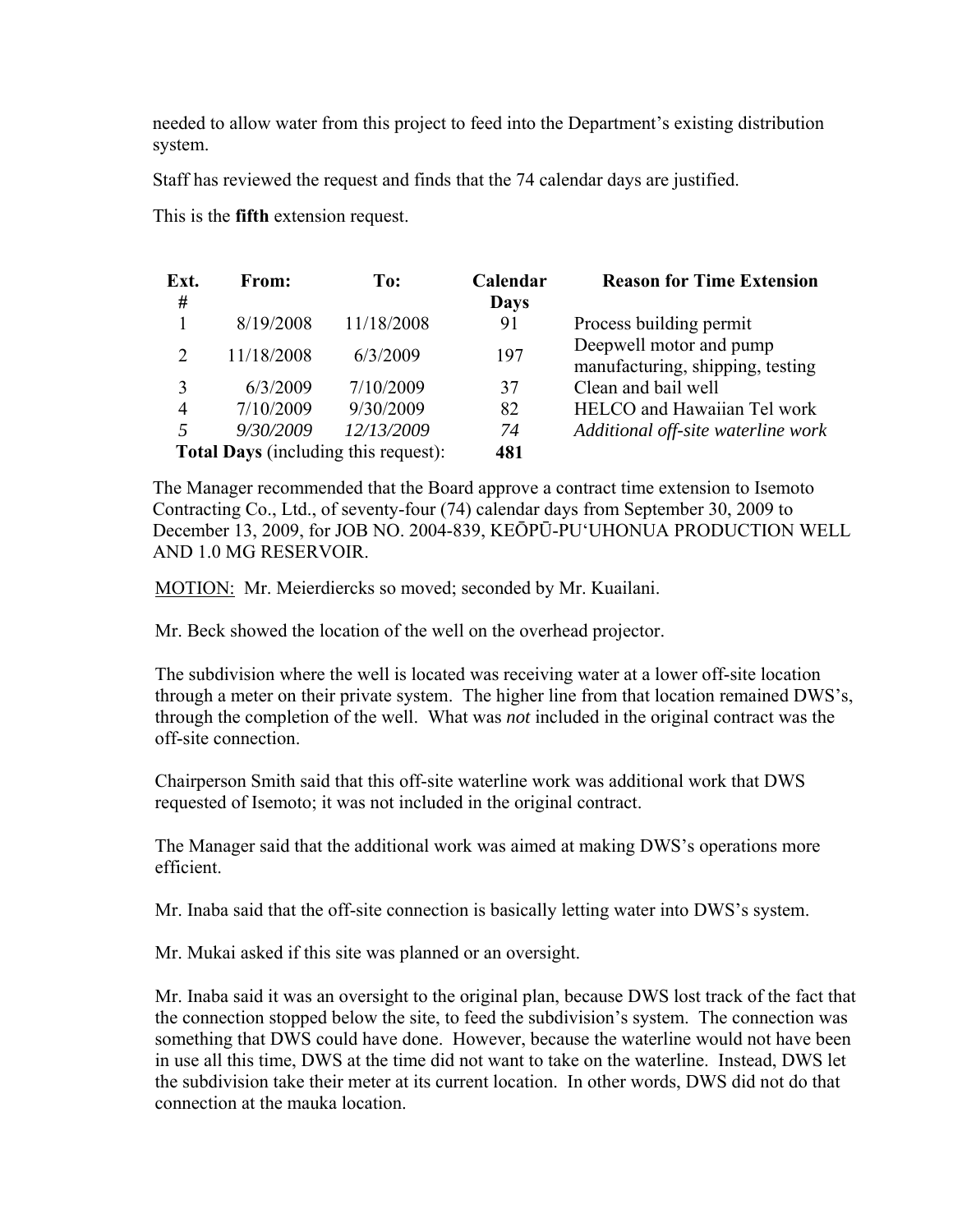Chairperson Smith noted that the only time that DWS extends the completion date of a project is when the work that is impacted is along the "critical path" of the project.

Therefore, if a delay involves something that is not in the critical path and does not affect the completion date, then DWS would not necessarily issue a change order. By requesting this extension, DWS is saying that the 74 days are along the critical path, the Chairperson said.

Mr. Inaba confirmed this off-site waterline work was strictly for DWS's benefit -- otherwise, the water would not get into DWS's system.

Chairperson Smith noted that it was the most efficient way to get this work done, rather than to go out to bid and have a completely different contract.

Mr. Harai asked the Manager if DWS grants an automatic extension in cases that are close to completion.

The Manager replied that if, in the Department's judgment, the actual lion's share of work is completed and if the Department can make use of it**,** DWS considers the project finished, although the contract has not closed out and payment may occur sometime later. In such a case, DWS would not ask the Board for an extension.

ACTION: Motion to approve carried unanimously, by voice vote.

## B. **AMENDMENT OF WATER FACILITIES AGREEMENT – SEASCAPE DEVELOPMENT, LLC:**

*(This item was moved ahead of Item 5 (A) JOB NO. 2007-043, CONSTRUCTION OF THE WAIKOLOA RESERVOIR NO. 2 EARTHQUAKE REPAIRS, COUNTY OF HAWAI'I, STATE OF HAWAI'I, FEMA-1644-DR-HI, FIPS NO. 001-UVKJ8-00, PW NO. 638.)* 

## SOUTH KONA:

## A. **TRANSFER OF 25 KSA II EQUIVALENT UNITS OF WATER – TAX MAP KEY 8-1-008:004:**

The Department has received a request from Ms. Sharilyn Shields, with West Hawaii Excavating, Inc., on behalf of Robert E. and Amy Hagen Cowell, to transfer 25 water commitments attached to Tax Map Key Parcel 8-1-008:004, formerly owned by Timothy and Sheryl Dernback, to the Amy Hagen Cowell Trust, the current owner of TMK Parcel 8-1-008:004.

The 25 units originated with the Kona Source Agreement II (also known as KSA II), under which DWS gave water commitments to landowners who helped invest in source water development.

The Manager recommended that the Water Board approve the transfer of water commitments for twenty-five (25) equivalent units from the former owners, Timothy and Sheryl Dernback, to the current owner, the Amy Hagen Cowell Trust.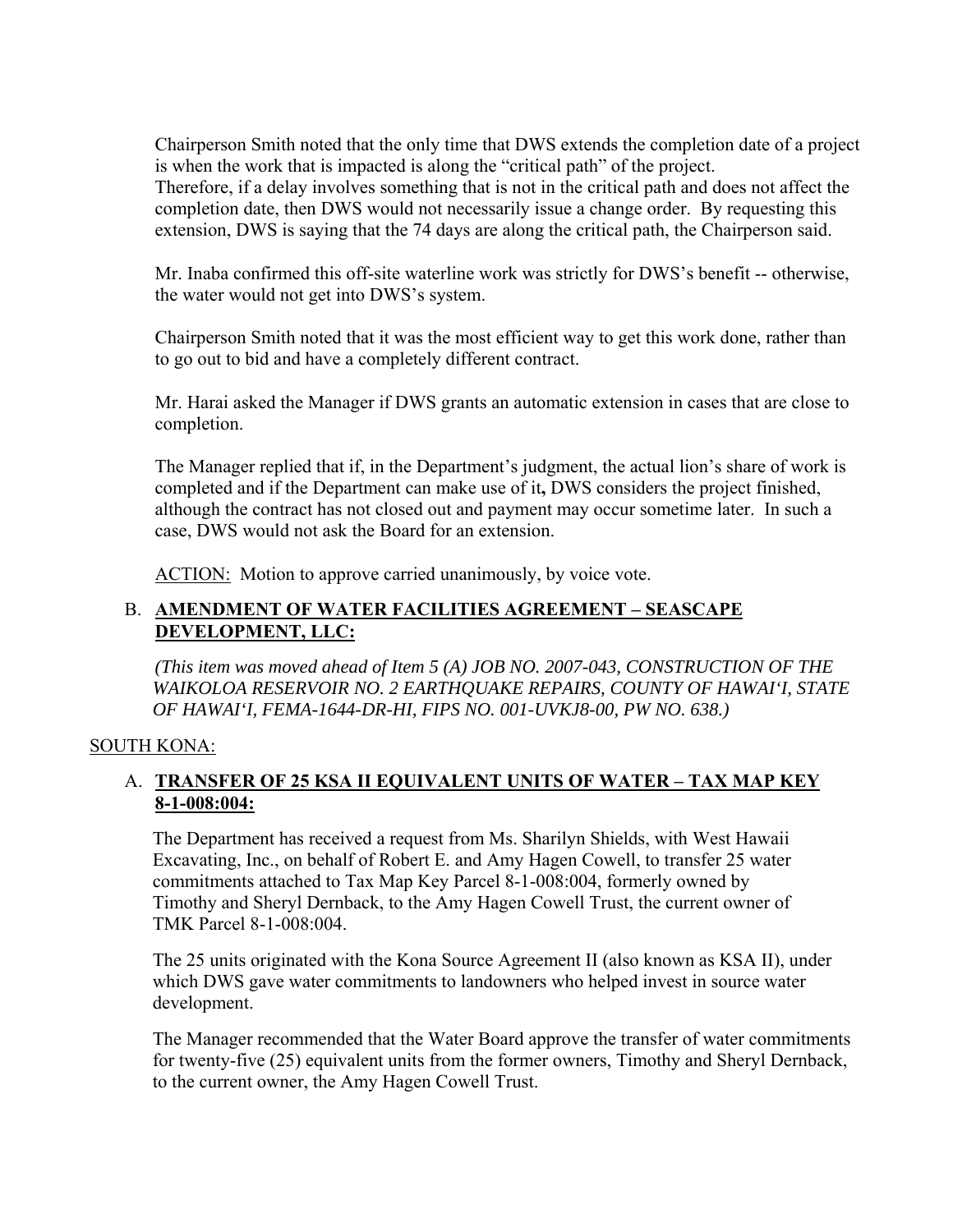MOTION: Mr. Mukai moved to approve; seconded by Mr. Lindsey.

The Manager explained that these units were gotten from the KSA II agreement years ago. This agreement allows for transfers of water commitments with Water Board approval, he said.

Mr. Inaba said the ownership of the parcel in question is changing hands.

The Manager pointed out that it is not a different property, and the transfer is of no consequence to DWS as far as the Department's ability to serve.

Chairperson Smith asked why was there a clause in the agreement that stipulated Water Board approval of a change in ownership, if the same amount of water is being used to service the parcel. He wondered why it would be a discretionary matter for the Water Board.

The Manager said the reason was that a previous Water Board requested DWS to bring everything back to the Board, and this was covered in the KSA II agreement.

Ms. Garson said it was good to keep the Water Board informed of where water units are going, and thought it was a matter of monitoring of the transfer of water rights.

The Manager said that the Water Board years ago expressed a desire to DWS that the Board approve every transfer. For that reason, DWS, in every agreement it writes, includes a clause that says that the terms of the agreement cannot be changed without Board approval.

Ms. Garson cited an instance years ago when somebody tried to transfer water units and someone else came in and objected, saying they felt those units were theirs.

The Manager suggested that the Board give DWS the discretion to approve transfers when the units stay with the same property. The rationale is that when the units only change *owners*  (but stay with the same property), such transfers should be handled administratively.

Chairperson Smith said the developer puts up the money and takes all of the risk. The developer pays for the units and thereby owns the units, so the Water Board should not have to comment on utilization of that water, he said. He agreed that such transfers should be handled administratively by DWS. For the Board to be involved would imply that the Board could deny such transfers. In the case of a transfer, the water stays with the parcel, he noted, and therefore nothing changes operationally for DWS. He asked if there was anything in the Annual Report that gives a summary of the allocation of water units.

The Manager said that only recently were such disclosures required by DWS. He said that the water units stay with the land, and if the ownership changes, the discretion on transfers should be up to DWS administration.

Chairperson Smith said he agreed with this.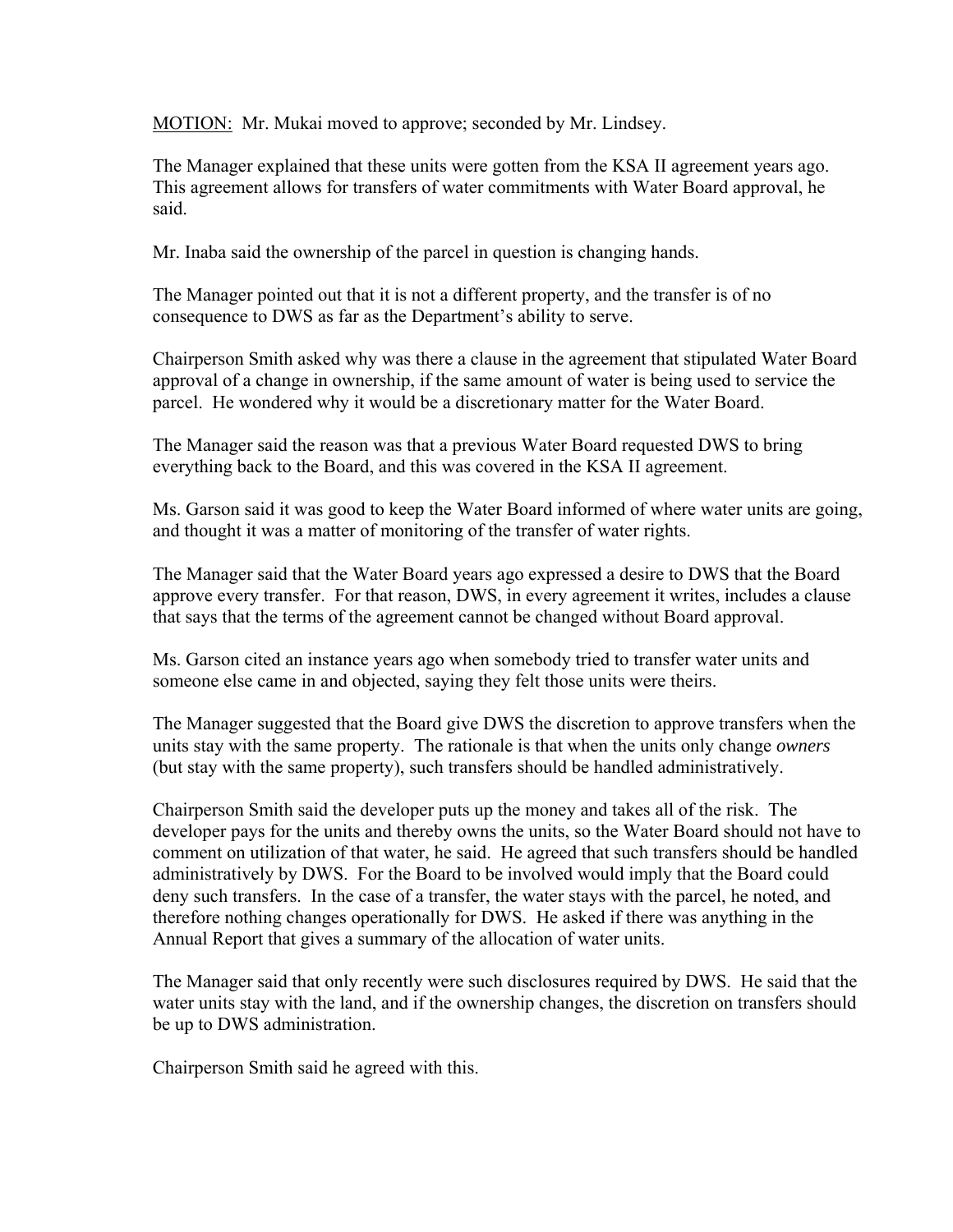The Manager suggested an Agenda item for next month's Water Board meeting which would give DWS discretion to handle certain types of transactions administratively, such as transfers. Chairperson Smith asked DWS to give the Water Board the criteria for transactions that could be handled administratively.

Mr. Meierdiercks said that using the word "transfers" was incorrect, because there is no actual transfer if the water commitments stay with the property. He suggested wording along the lines of: "The water commitments would stay with TMK Number such-and-such."

The Manager said it was basically a re-assignment of ownership.

Mr. Meierdiercks said that would not go through the Water Board in any case; the water commitments are to that TMK (parcel) specifically, regardless of who owns it.

The Manager noted that once DWS does an allocation, the water does not move with the homeowner; it stays with the land.

Chairperson Smith asked if the wording of the recommendation should be amended.

Mr. Meierdiercks suggested that the recommendation should read: "The commitments attached to TMK such-and-such will remain the 25 (equivalent units) as originally stated, or as was previously." Therefore, there was no change, except for the owners.

Mr. Inaba said he believed that the owners in this particular case wanted DWS to have matters handled officially like this.

Mr. Meierdiercks noted that the recommendation says "former owners (Timothy and Sheryl Dernback), to the current owner, the Amy Hagen Cowell Trust," so it means commitments from somebody to somebody else, not to the property. Therefore, the recommendation should read: "The commitments under TMK 8-1-008:004 should remain with that parcel, no matter who the owners are, and non-transferable," he said. He did not think it should be "transfers from that property, to some other property."

The Manager suggested that the DWS recommends to the Water Board to **reassign** ownership of the commitments, because the owners own the land, and not use the word **"transfer."**

Chairperson Smith said he wanted to be sure that whatever the Water Board votes on is in compliance with the KSA II water agreement, which was previously agreed on by the Board. He asked Ms. Garson what the Motion should say.

Ms. Garson suggested using the word "**assignment**."

Chairperson Smith said okay, instead of using the word "transfer," the word of choice would be "assignment." He asked if the Board would need to amend the Motion.

Ms. Garson confirmed this.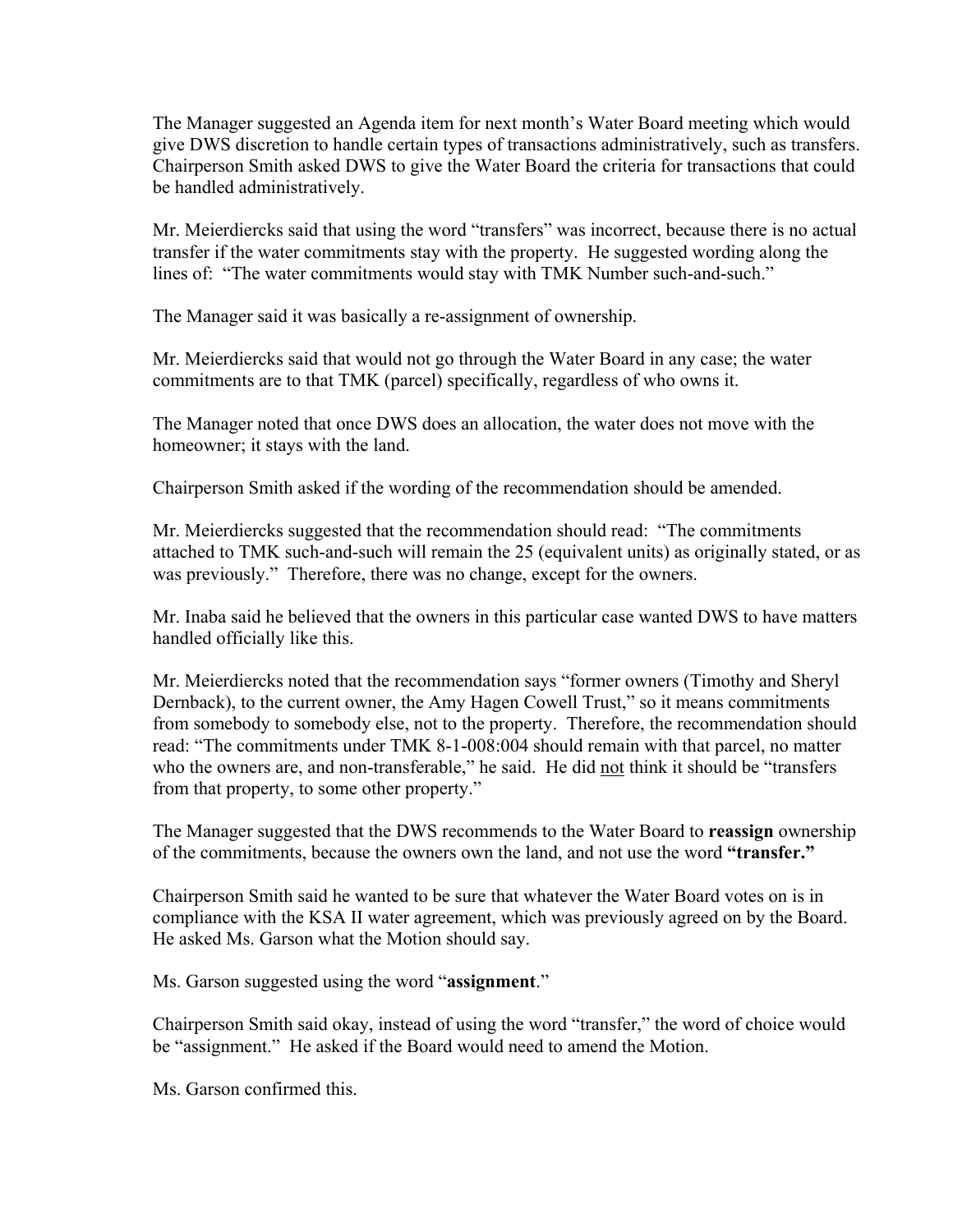ACTION ON AMENDED MOTION: Mr. Meierdiercks moved to amend the Motion to replace the word "transfer" with the word "assignment" of water commitments for 25 equivalent units form the former owners, Timothy and Sheryl Dernback, to the current owner, the Amy Hagen Cowell Trust and add "for the specific TMK, 8-1-008:004." Mr. Mukai seconded, and Amended Motion carried unanimously by voice vote.

ACTION ON MAIN MOTION: Main Motion, as amended, carried unanimously by voice vote.

Chairperson Smith asked to have an item on next month's Agenda that clarifies what categories of matters should be handled administratively, rather than by Board action.

Mr. Harai asked the Manager if he would be submitting a whole list of items that DWS would wish to handle administratively.

The Manager confirmed that he would submit a list of categories.

### MISCELLANEOUS:

## A. **INTRODUCTION OF STATE PIPE TAPPING TEAM CHAMPIONS OF 2009:**

*(This item was moved to the top of the Agenda.)* 

#### B. **DEDICATION OF WATER SYSTEMS:**

The Department has received the following documents for action by the Water Board. The water systems have been constructed in accordance with the Department's standards and are in acceptable condition for dedication.

#### **1. GRANT OF EASEMENT AND BILL OF SALE**

Subdivision Application No. 2007-000677 Rodillas Subdivision Grantor: Francis H. and Martha A. Rodillas TMK: (3) 2-5-040:018 E.W.O. 2009-047 No. of Lots: 2 Zoning: FA-2A Final Inspection Date: (*TBA)* Facilities Charge: \$5,500.00 Date Paid: 09/10/09 Water System Cost: (*TBA)* 

The Manager recommended that the Water Board accepts these documents subject to the approval of the Corporation Counsel, and that either the Chairman or the Vice-Chairman be authorized to sign the documents.

MOTION: Mr. Meierdiercks moved to approve; seconded by Mr. Kuailani.

Mr. Inaba reported that final inspection took place on September 16, 2009, but he did not have the final cost.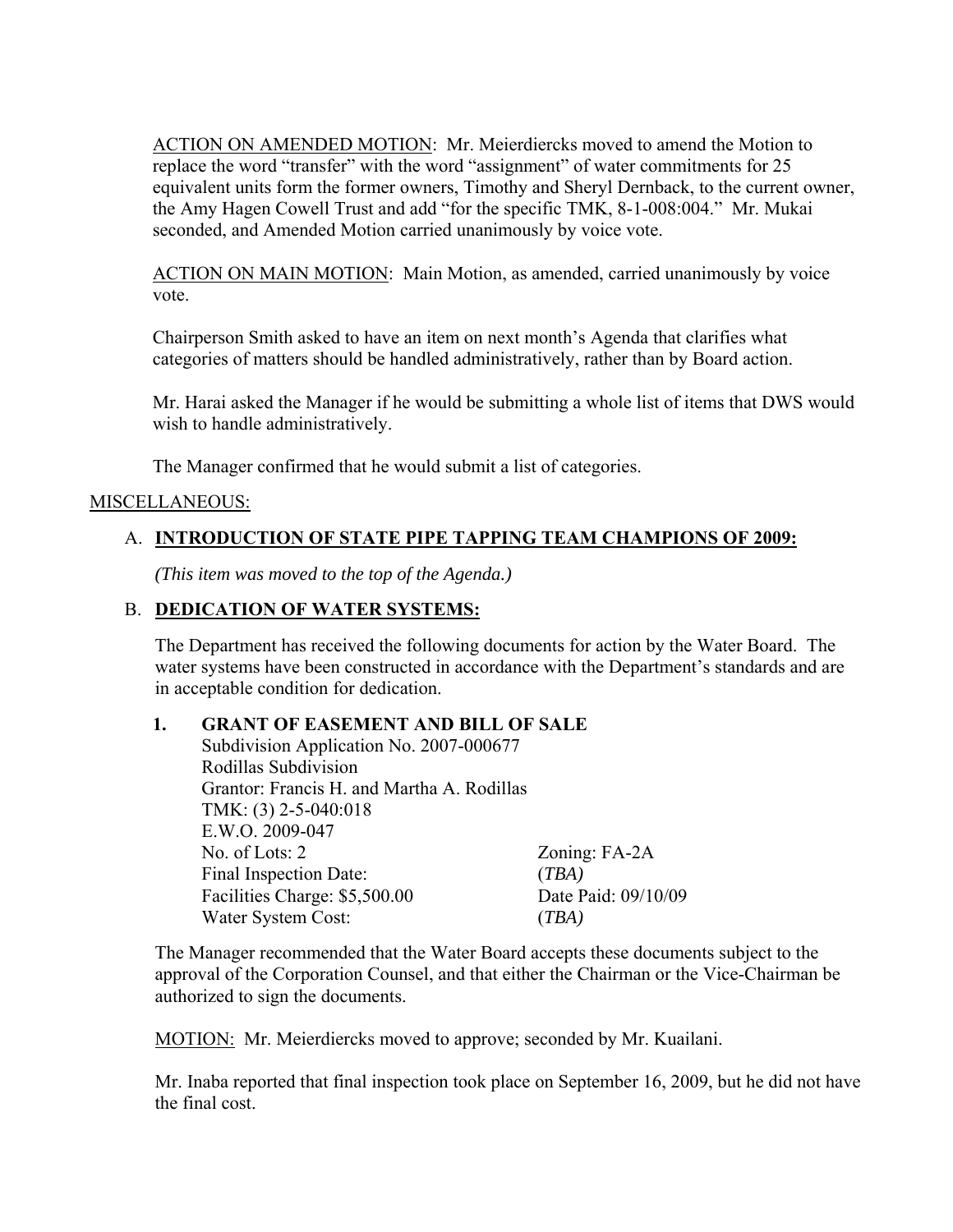The Manager noted that the final cost was around \$70,000, and that it was for a family partition in which only one additional lot was created.

Chairperson Smith asked if there was any conflict of interest involved here, since one of the owners works for Corporation Counsel. He asked if this was only an individual exercising the right to subdivide and get water, etc.

Ms. Garson said that was correct, and confirmed there was no conflict of interest.

ACTION: Motion carried unanimously, by voice vote.

# C. **VEHICLE BID NO. 2008-11, FURNISHING AND DELIVERING VEHICLES TO THE DEPARTMENT OF WATER SUPPLY:**

Mr. Ikeda noted that at the previous Water Board meeting, the Board had approved a 45-day extension, running to October 6, 2009. The two mini-cargo vans are in California right now, and will be leaving California next week with arrival in Hilo on October 7. Upon arrival, the vans will get license plates and final touches such as lights. Therefore, the actual delivery date of the vans to DWS will be October 9, 2009, three days after the extension deadline. Acknowledging that there was no write-up in the Agenda making a recommendation, Mr. Ikeda requested that the Board approve a further extension of 14 days just in case anything happens.

Chairperson Smith said that because the request was not agendized, the Board cannot vote on it today.

Mr. Meierdiercks said the item regarding the vehicles is on the Agenda today, and it would only be a matter of extending by two weeks.

Chairperson Smith said that the Agenda only says that the Department will provide an update on the location of the vehicles, which have arrived on U.S. soil.

The Manager said that the update is that the vehicles will not be delivered until three days after the 45 days' extension, and therefore DWS is requesting that the Board approve an additional two weeks.

Chairperson Smith said he did not have a problem with DWS saying that the contract is substantially complete, but he did not think that the Board could vote on it because it was not agendized for decision-making.

Mr. Harai said that that was what he meant when he earlier spoke about a contract which is substantially complete; that an extension would not require Board action in such a case. He wondered why in such a case that DWS would have to ask for Board discretion for an extension.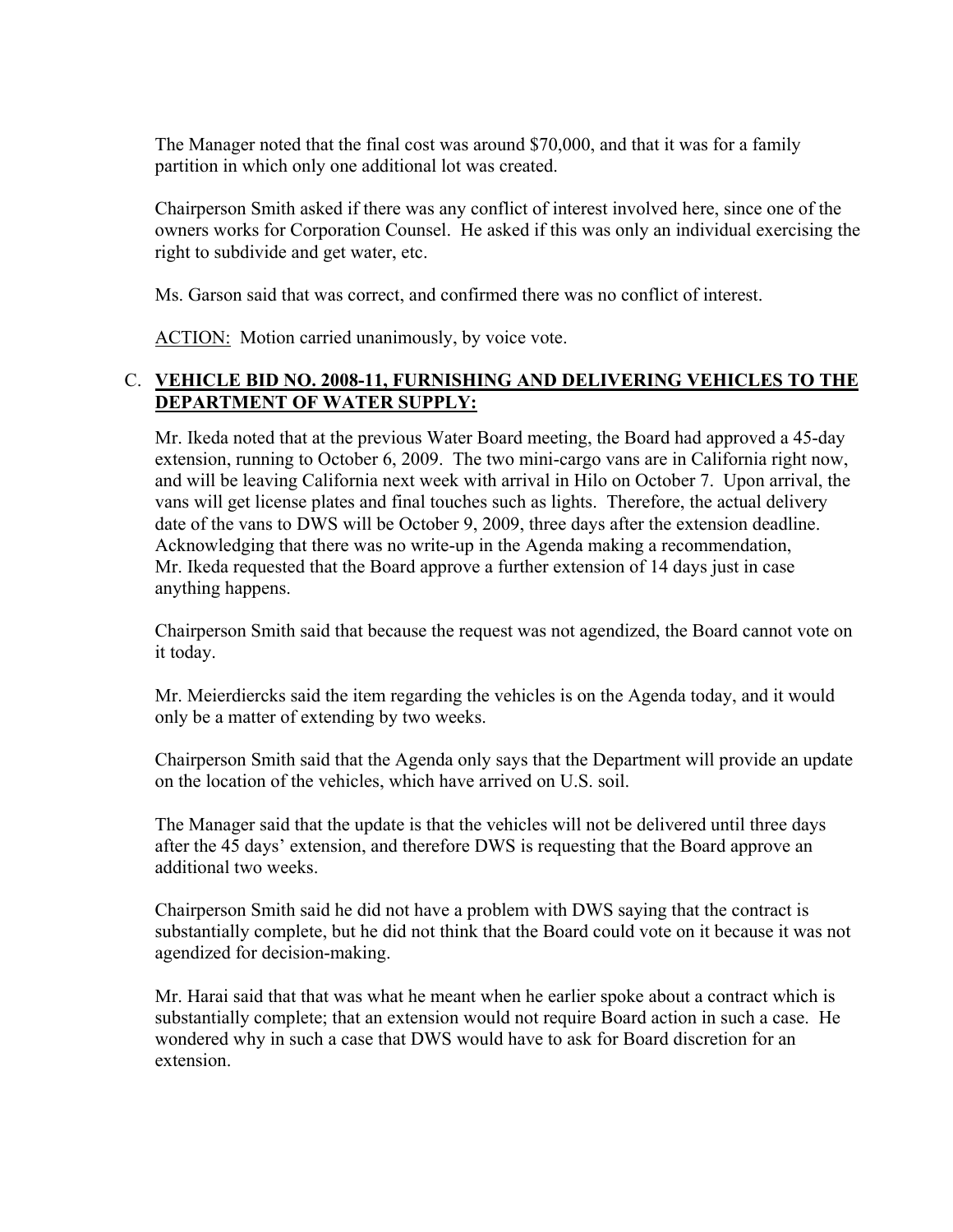The Manager said that in this case, DWS needs to have Board approval because the contractor had not fulfilled the terms of the contract, and because the Chairperson had signed the contract, the Manager has no authority to change the contract.

Mr. Kuailani asked when the arrival date was.

Mr. Ikeda said it was three days after the deadline for the 45-day extension.

Mr. Kuailani asked if there was time to approve a further extension at the next Board meeting (on October 27, 2009).

Mr. Ikeda said no, because the arrival date is October 9, 2009.

MOTION: Mr. Meierdiercks moved to extend the deadline on the 45 days' extension for another 14 days. *(Note: There was no second.)*

Ms. Garson said that the Board is allowed to amend the Agenda *if the matter is not of significant public concern.* Ms. Garson noted that it is discretionary as to what constitutes a matter of significant public importance.

Mr. Meierdiercks said he believed that it was important that the Department gets the vehicles.

Chairperson Smith noted that the contractor will be in default of his agreement.

Ms. Garson said that would be another consideration, although she did not think there was a provision for liquidated damages in the contract. This would merely be a breach of contract, and then with whatever damage DWS could prove, the Department could see what it could get. For example, in the case of a need to repair the vehicles and thereby need to rent ones, the contractor could be asked to pay for the rental. Those costs would be recoverable. By granting the contractor an extension, DWS would basically be giving up the right to damages, if there are any.

Chairperson Smith mentioned last month's discussion regarding the Department's exposure involving the other vendors who did not get the contract, who might claim they could have delivered on time and complain about DWS letting the contractor get by without consequences.

Ms. Garson said there were two options. If the Board does allow the extension, it gives up the right to go after the contractor for the delay, or the Board can move to amend the Agenda in order to grant the extension. The Board could wait to see if the contractor actually delivers the vehicles on October 9, and *then* do an extension when it would be after the fact.

Chairperson Smith expressed the desire to go after the contractor for the delay, asking for options such as windshield guards, a CD player or tinted windows. He believed that if the Board approved an extension today, it would lose that leverage. He suggested doing nothing today, and instead had DWS go back to the contractor and see what the Department can get.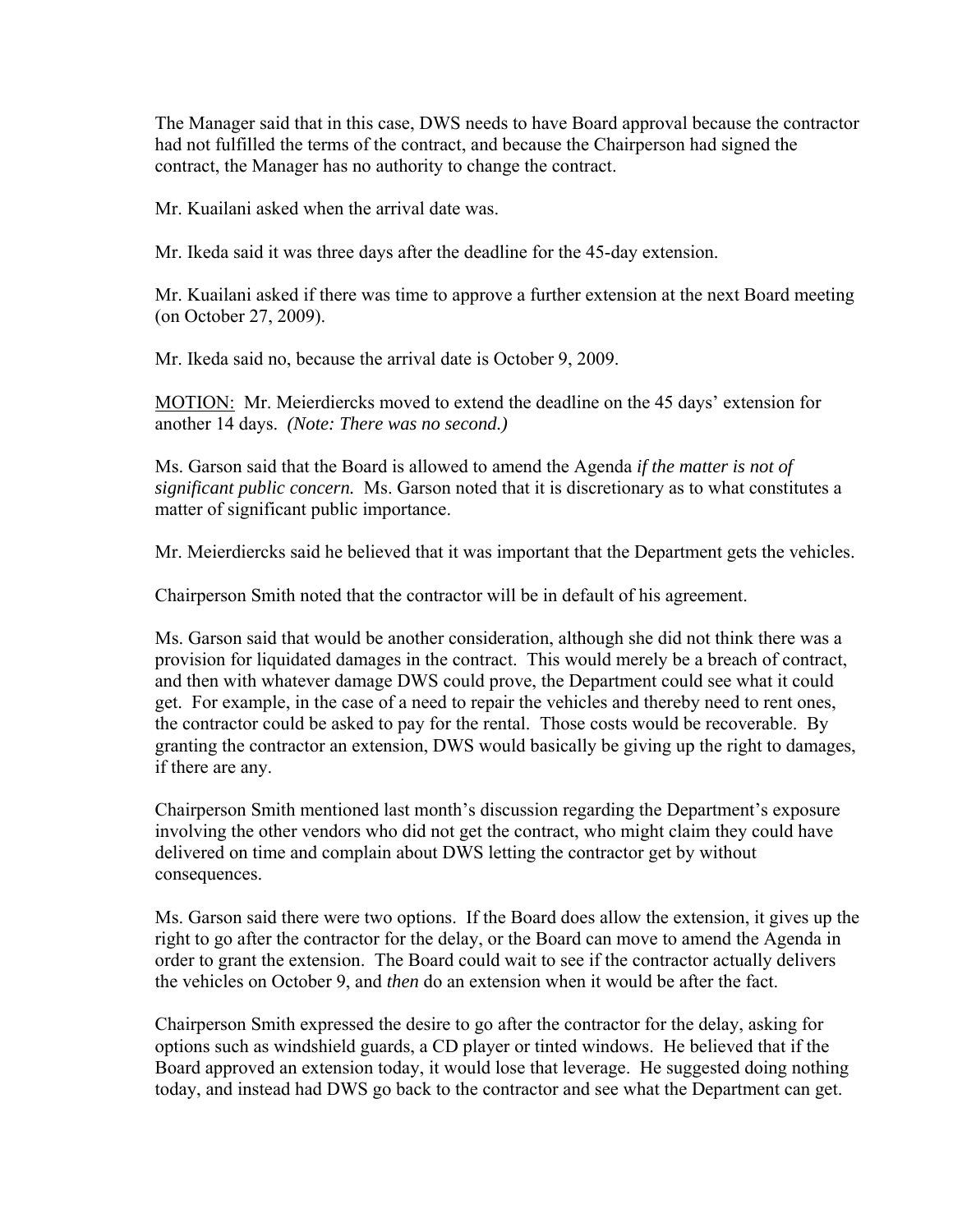Mr. Mukai agreed with the Chairperson that the Board should not amend the Agenda to extend the deadline. Basically at issue is a breach of contract, and so DWS should play it by ear and wait to see when the contractor actually delivers the vehicles and in what shape the vehicles come in. He did not want to lose the option of going after the contractor, if something else pops up.

Chairperson Smith said DWS should have the contractor tint the windows.

The Manager said that would not be desirable because the vehicles will be used by meter readers.

Mr. Harai noted that the contract says, "barring no delays by Matson." He said that the vehicles could be delayed by another couple of weeks.

Mr. Ikeda said he would provide another update at next month's Board meeting.

Chairperson Smith noted that there was a Motion on the floor.

Mr. Meierdiercks said there was no second, and was willing to let the Motion die.

Chairperson Smith asked if there was a second. Hearing no second, the Board had only an Item here for an update. He noted that the Board was not inclined to take action today, but said it was good to know that there was the ability to vote for an amended Agenda, provided there were six Board members present.

Ms. Garson said the Board needs to be very careful on amending Agendas, because the Office of Information Practices (OIP) is very strict about rules regarding the changing of Agendas. She noted that in the County Council, the OIP objected to adding Executive Session items despite the fact that the public cannot even participate. OIP said no, such items are still of *significant public interest*. Therefore the Board needs to use that option very sparingly.

## **D. ENERGY MANAGEMENT ANALYST UPDATE:**

Ms. Myhre had an update on DWS's Lālāmilo Wind Farm negotiations with HELCO.

DWS is meeting monthly with HELCO to discuss points on the Department's current contract with HELCO. DWS's goal is to decide by December 2009 whether to extend the Department's lease with the Department of Land and Natural Resources (DLNR), where HELCO's Lālāmilo Wind Farm is located. The next meeting with HELCO is next week. Meanwhile, the Department is working to establish a team of DWS operations staff and external resources such as the County's energy coordinator, who is providing guidance on County and state rules and plans on energy preparedness and energy independence. She noted that the lease on the DLNR property expires in December 2010.

Chairperson Smith asked what would be the best possible outcome by the time that the lease expires.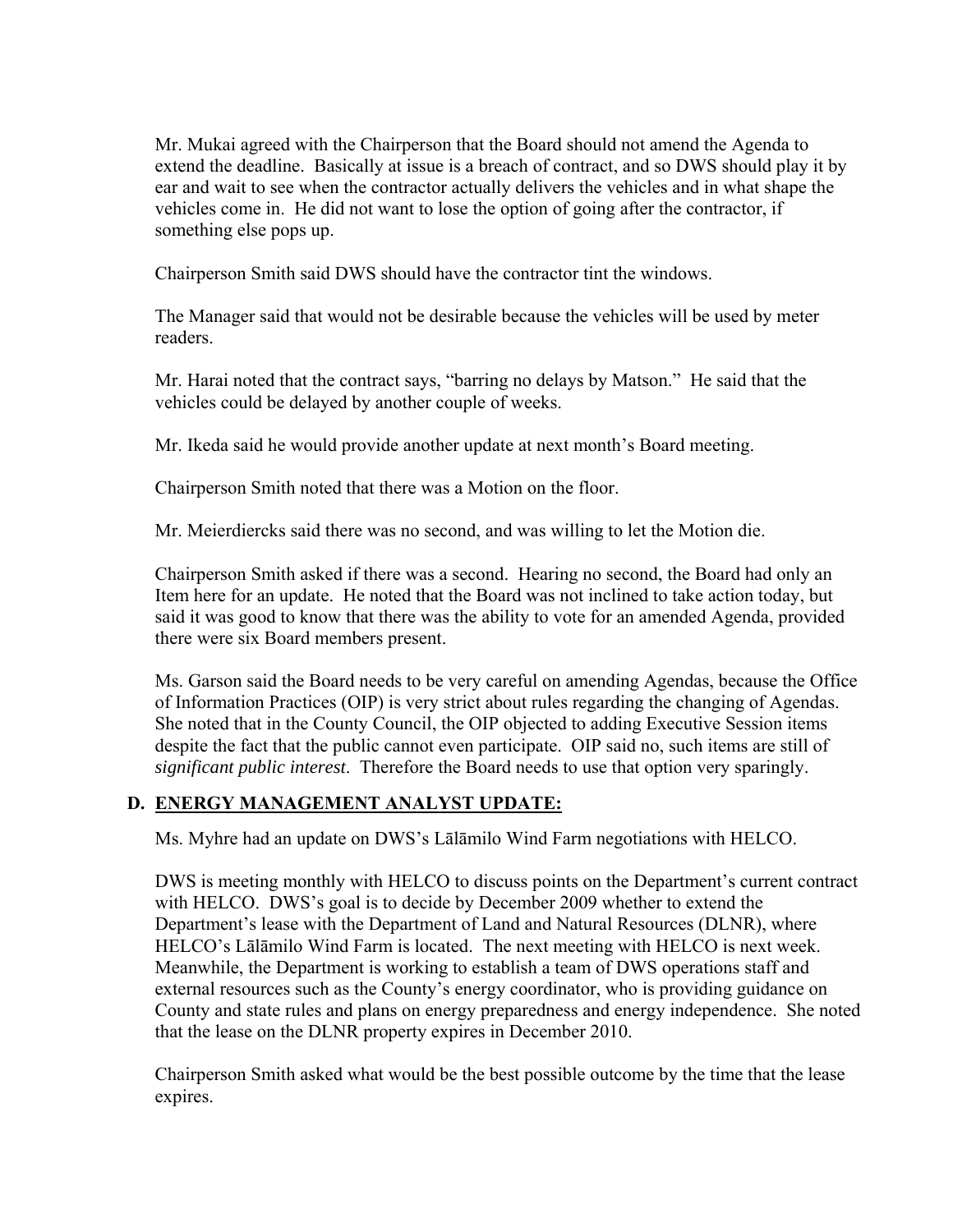The Manager said that DWS is seeking a discount from HELCO, in whatever form it takes, for the power necessary to run eight of DWS's wells in Lālāmilo, because of the proximity to the wind farm. The Public Utilities Commission (PUC) has a ruling that HELCO cannot discount DWS's rate; it is illegal for HELCO to do that. However, in lieu of that discount, HELCO set up a road maintenance fund. DWS wants to somehow get some kind of benefit that is comparable to a discount, in exchange for DWS to get the DLNR lease renewed for HELCO. The alternative would be to walk away from the lease and let HELCO get the lease.

Chairperson Smith wondered what DWS can accomplish over the next 15 months or so.

The Manager said DWS hopes to reach an agreement with HELCO to give DWS a discount.

Chairperson Smith said that there is nothing that HELCO can do on the wind farm site that will generate electricity in 15 months. If HELCO intended to do anything there, HELCO would have gone through meteorological and other studies.

The Manager said that he realized that the only thing that will happen is that DWS has an agreement, so that when HELCO does the wind farm again, DWS will get the benefits. The sooner DWS gets an agreement, the sooner HELCO can plan their improvements at the site.

Ms. Garson moved to stop the discussion, saying that the topic of the Lālāmilo Wind Farm was not agendized. Such topics should be listed in the Agenda, which is posted as a public notice, she said. She suggested that the items be placed on next month's Water Board Agenda.

Chairperson Smith asked Ms. Myhre to address the likely outcome in December 2010 in her report next month on the Lālāmilo Wind Farm.

Mr. Kuailani asked Ms. Myhre if she had a report on the Mayor's Energy Commission.

The Manager suggested that Mr. Kuailani wanted to get updated on the Mayor's Energy Task Force and the Green Team.

Ms. Myhre said she got an update on the last Energy Commission meeting from the County's new Energy Coordinator, Mr. Bill Rolston. The Commission is forming into a number of subcommittees: utilities, transportation, water and waste water, etc.

Ms. Myhre said she is working with the federal Environmental Protection Agency (EPA) on planning an EPA energy workshop on energy sustainability and renewable energy practices in Hawai'i County. The Hawai'i County workshop is expected to take place in January 2010. (There will be workshops on Maui and Kauai as well.) Representatives of water departments, private water suppliers, public and private waste water plants, etc. will be invited to the allday workshop held by the EPA. EPA plans to do an energy audit of County facilities, and give a presentation at this workshop.

## E. **MONTHLY PROGRESS REPORT:**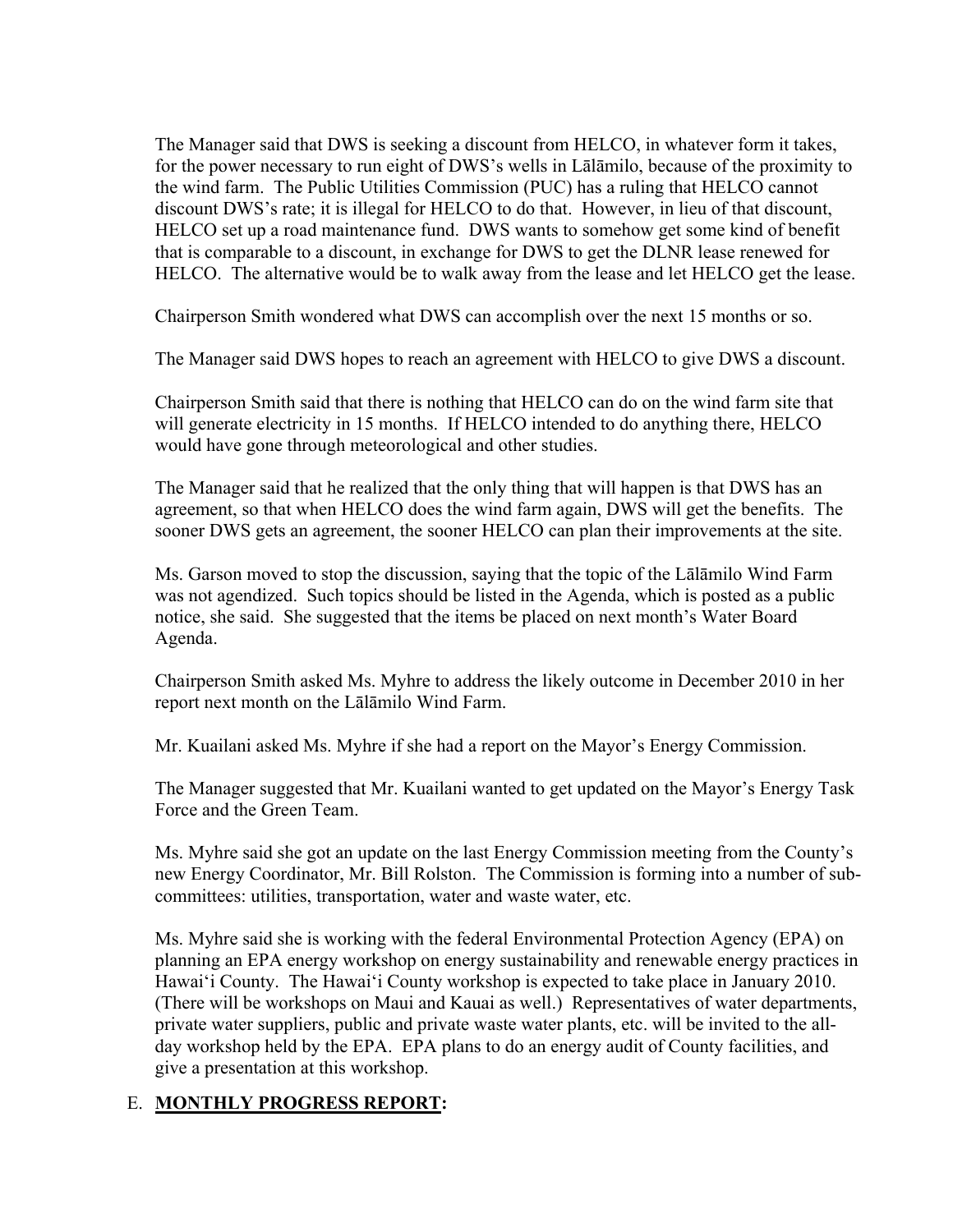The Manager offered to show the Board members any water facility on the island, to help familiarize them with locations that come up in Agenda items.

Mr. Kuailani asked whether DWS is putting anything on the Middle Road in Kona that the County is building.

The Manager said DWS is not committing to anything there. However, there is a private developer who is working with the County to put in a big waterline on a portion of that road, to service their future development.

### F. **REVIEW OF MONTHLY FINANCIAL STATEMENTS**:

Mr. Taniguchi asked about the decrease in investments, noting that investments decreased by \$12 million (\$12,777,529.00) due to liquidation of investments to pay for construction projects normally funded by water sales.

The Manager said that on DWS's funding for CIP projects, when the Department awards projects with monies committed, it takes away from what has been invested.

Mr. Sumada said that normally, DWS generates water sales to fund CIP reserves, which DWS uses to pay for construction costs. That has not happened in the past couple of years, he added.

The Manager said, for the Board's information, there is a section in the Hawai'i Revised Statutes that says that DWS is allowed to put in up to 15 percent of revenues into CIP, but no more than 15 percent.

Mr. Taniguchi said his second question was, for the rest of the projects that DWS has, it appears that DWS has \$40 million not being invested. He asked if DWS is properly funded, or is DWS going to use bond funds to be positive next year.

The Manager said Mr. Sumada is working with the County to allow the County to do a \$30 million bond float for DWS. He noted that the Board had approved this.

Mr. Sumada said the Board approved \$40 million.

The Manager said that DWS was going for \$30 million; Mr. Sumada had worked backwards to see what DWS would feel comfortable with as far as debt service, and translated that into the bond amount. As a result, DWS is going for a \$30 million bond, for which DWS has projects lined up already.

Mr. Taniguchi asked if the projects that the Department is going to start with the bond float would be adequately funded. He asked if DWS would have to still take money from investments.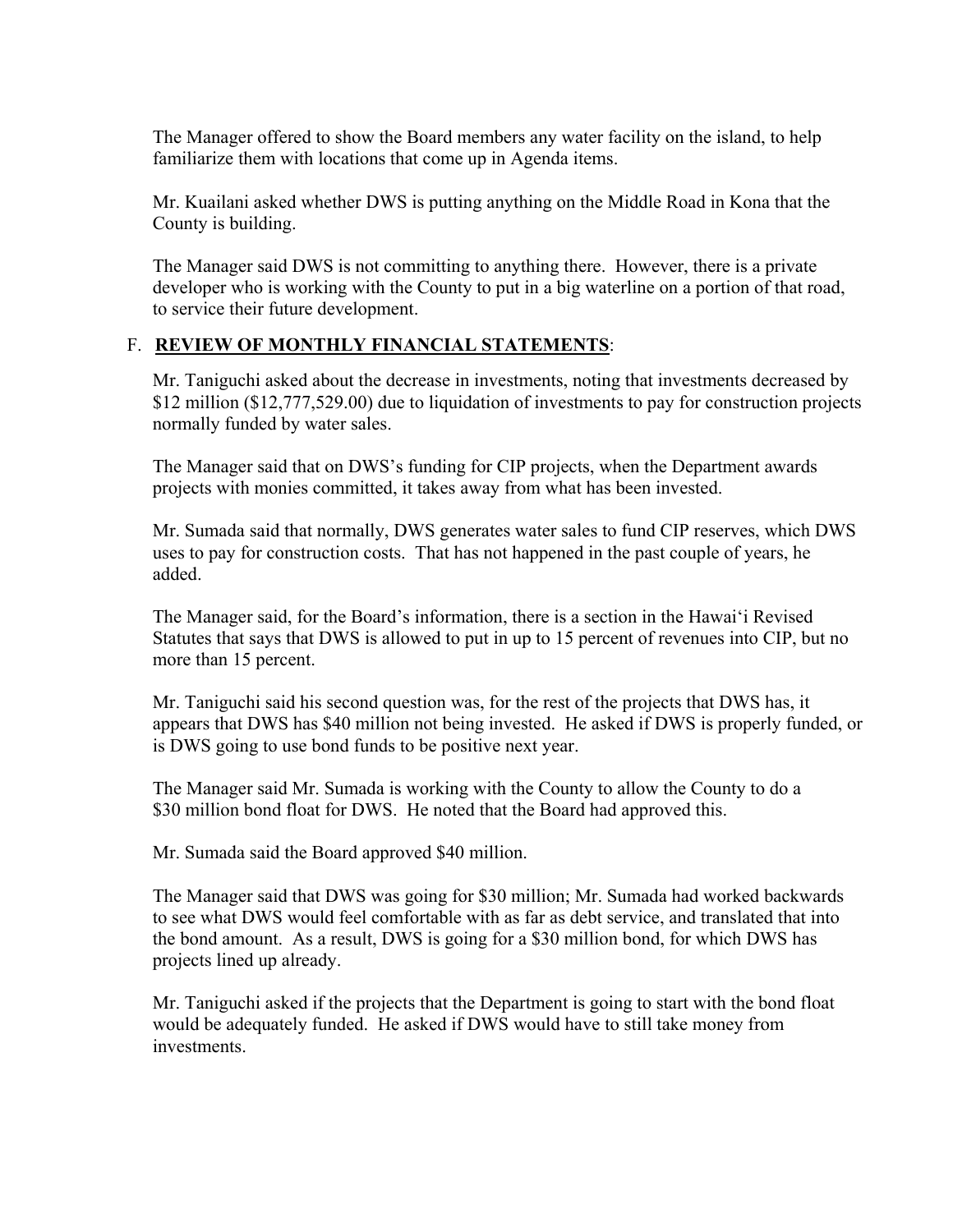Mr. Sumada said that DWS has about \$7 million available to fund projects right now, and when the \$30 million becomes available, the CIP projects will be adequately funded.

Mr. Taniguchi noted that water sales have been going down year to year.

Mr. Sumada said investments will continue to go down until water sales improve.

The Manager agreed, saying DWS will be continuing to take money from the investment fund to do construction.

Mr. Sumada said that when DWS gets the \$30 million bond proceeds, it will increase the investments that DWS has.

Mr. Taniguchi asked if DWS will draw the bond proceeds all at once.

Mr. Sumada said that it is DWS's policy to draw it all at once; however, DWS will probably draw it down in increments.

## G. **POWER COST CHARGE UPDATE:**

A Public Hearing on the Power Cost Adjustment Clause was held today. The Public Hearing Notice was published in the Hawai'i Tribune-Herald and in the West Hawai'i Today on August 31 and September 2, 2009.

The Department's power cost charge (PCC) formula allows updating of the PCC as often as every two months. The PCC was changed to its present \$1.83 per 1,000 gallons effective July 1, 2009. The Power Cost Adjustment for August 2009 was **\$1.68** per 1,000 gallons.

The Manager recommended that the Water Board approve the proposed cost of the Power Cost Adjustment to **\$1.68** per thousand gallons based on the August 2009 calculations, effective the first day of the month after the proposed establishment of the rate by the Water Board.

MOTION: Mr. Taniguchi moved to approve; seconded by Mr. Mukai.

Chairperson Smith noted that there was no public input during the Public Hearing held earlier. He asked Mr. Sumada if he had an update on any adjustments or modification to the \$1.68 under consideration.

Mr. Sumada said that the \$1.68 is the recalculation of the Power Cost Charge; that includes the activity from June 2009 to August 2009 (three months of activity combined to get the \$1.68 figure.) He confirmed that \$1.68 is the rate DWS is looking at now.

Chairperson Smith said because the new rate has to be published in the next week or so, the Board would need any information from HELCO that might change the rate.

The Manager said the September figures are not available, but the Power Cost Charge is expected to go up, amid rising gas prices.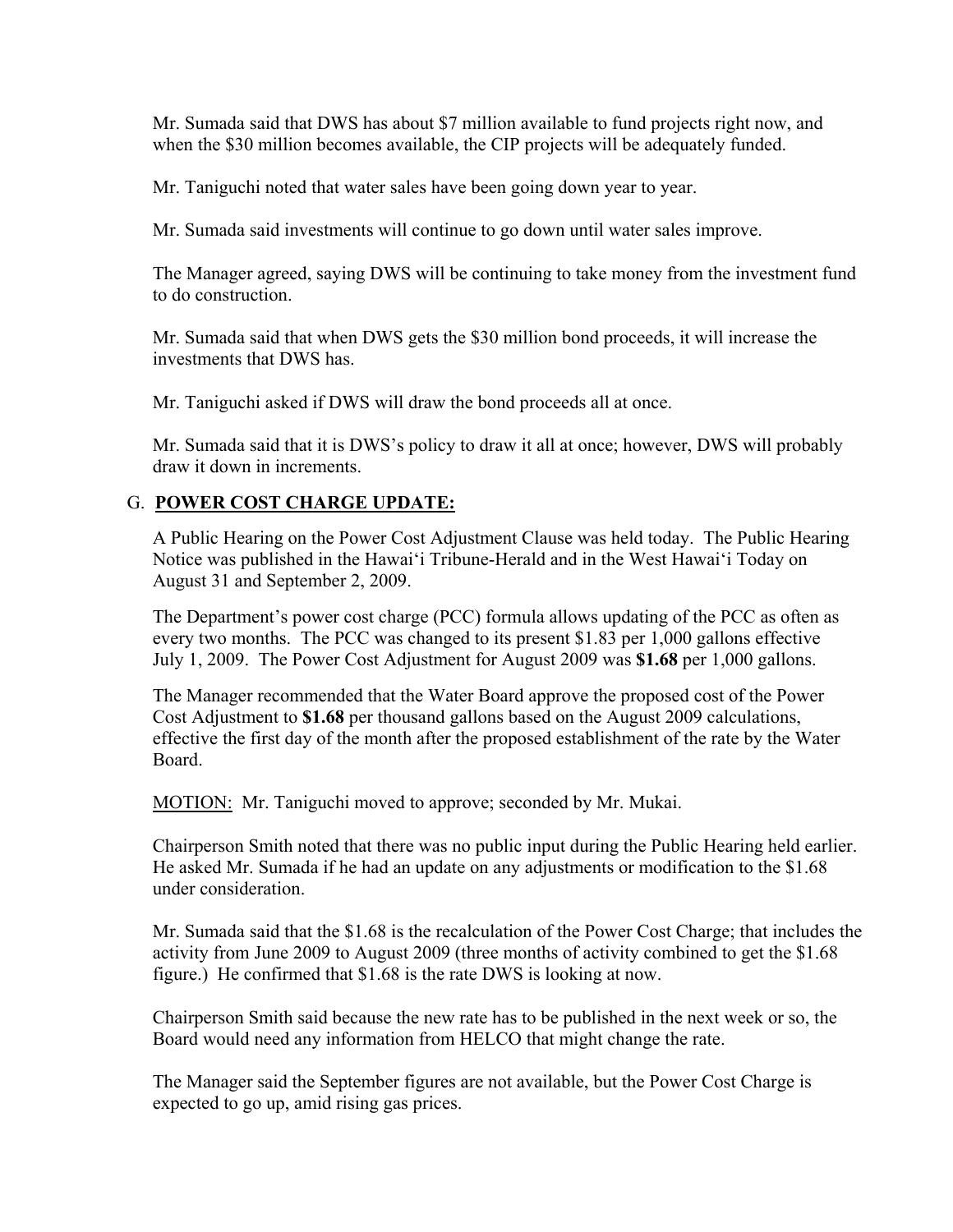ACTION: Motion carried unanimously by voice vote.

The Manager said that the new rate of \$1.68 will go into effect on October 1, 2009.

Chairperson Smith asked Ms. Aton to issue a public notice on the new Power Cost Charge, as well as a notice to DWS customers.

## **H. WATER RATE STUDY:**

The Department selected RW Beck to conduct a five-year rate study and is seeking approval of a contract totaling \$94,700. A budget of \$100,000 was set aside for the rate study in Fiscal Year 2010. The contract provides for the following tasks:

Task 1 – Request for information, \$5,400. Task 2 – Develop revenue requirements, \$17,500. Task 3 – Prepare cost of service analysis, \$12,600. Task 4 – Develop rate options, \$15,700. Task 5 – Water Board workshop and Public Hearings. \$27,000. Task 6 – Draft and final reports, \$15,800. Task 7 – Hawaii excise taxes, \$700.

If the contract is approved, RW Beck and the Department will commence with Tasks 1–3 (October 2009–January 2010).

RW Beck will present the results of their revenue requirements and cost of service analyses to the Water Board, and seek input for providing three (3) rate options for the Water Board to consider (February 2010).

The Water Board selects which of the three rate options to take to public hearing (March 2010).

RW Beck returns to provide technical support for the selected rate option at public hearings in Hilo and Kona on consecutive days (April 2010).

Water Board approves final rates for implementation July 1, 2010 (May 2010).

Draft reports will be provided to the Water Board for their review and approval. Final reports will be provided to the Department after rate implementation.

Important Contract Assumptions:

- 1) RW Beck will not make any changes to the rate structure currently in place. In other words, the three rate options they will provide will continue to incorporate the 4-block rates, standby, power cost charges, and separate agriculture rates.
- 2) RW Beck will not analyze the Department's facilities charges, as any changes in these rates require the Department to conduct a "needs assessment" estimated at \$46,800.

The Manager recommended that the Water Board approve a contract with RW Beck to conduct a water rate study in the amount of \$94,700, and that the Chairperson or Vice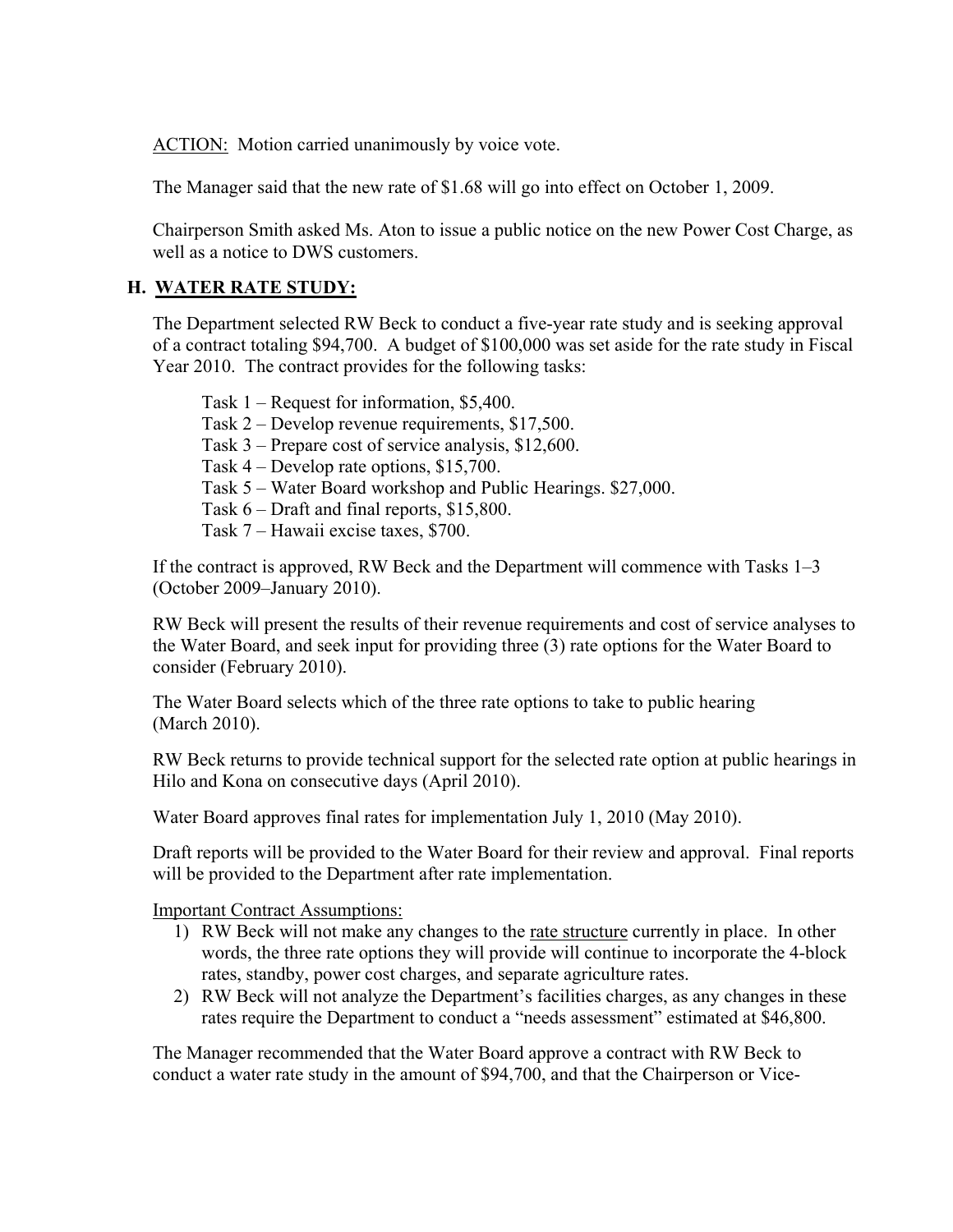Chairperson be authorized to execute the contract subject to approval by Corporation Counsel as to form and legality.

Chairperson Smith noted that the Board had received a Supplemental Agenda handout on this Item.

MOTION: Mr. Mukai moved to approve; seconded by Mr. Kuailani.

The Manager said that Mr. Sumada has been in contact with RW Beck, after having gone through the proper procurement process to select RW Beck as the consultant. Mr. Sumada has listed Tasks 1-7, which come to a total of \$94,700. There were assumptions in there that the Board has to agree with, i.e., basically that the rate structure remains in place and that DWS is not going to tamper with the four-tier schedule and that the blocks will stay the same. If DWS changes that, the price will go up drastically. The Department felt that the current tier system in place is working really well; it is a *punitive* structure because the more you use, the more you pay. This is pretty much how all of the water industries handle it. Therefore, the assumption was that the rate structure should remain in place. The other assumption is that RW Beck is not going to analyze the Facilities Charge, because that is not part of the price. To analyze the Facilities Charge would have cost an additional approximately \$50,000, which DWS did not budget for. At some point in time, DWS may have an innovative way of taking a second look at the Facilities Charge. Basically what the \$94,700 will pay for is options for the Board to consider (and select one option), and then hold a Public Hearing following the timeline posted here. If everything goes according to plan, DWS can have the rates in place by July 1, 2010. He confirmed that the \$94,700 was only to do the rate study.

Chairperson Smith said the rate study would be the basis for the Board to makes its decision in trying to adjust rates.

The Manager said that according to the contract, RW Beck will provide the Board with **three**  options.

Referring to Task 7, Chairperson Smith asked why the Hawai'i Excise Taxes would be \$700 for a contract of \$94,000.

Mr. Sumada said that RW Beck said that it was for out-of-pocket items.

Chairperson Smith said it was RW Beck's responsibility to follow the state tax laws, noting that DWS contracts stipulate compliance with all County, state and federal laws.

The Manager confirmed that the \$94,700 will cover everything that RW Beck needs to pay.

Mr. Taniguchi asked if RW Beck does a comparison of DWS rates with the other counties.

The Manager confirmed that the previous rate studies compared Oahu, Maui, and Kauai with DWS.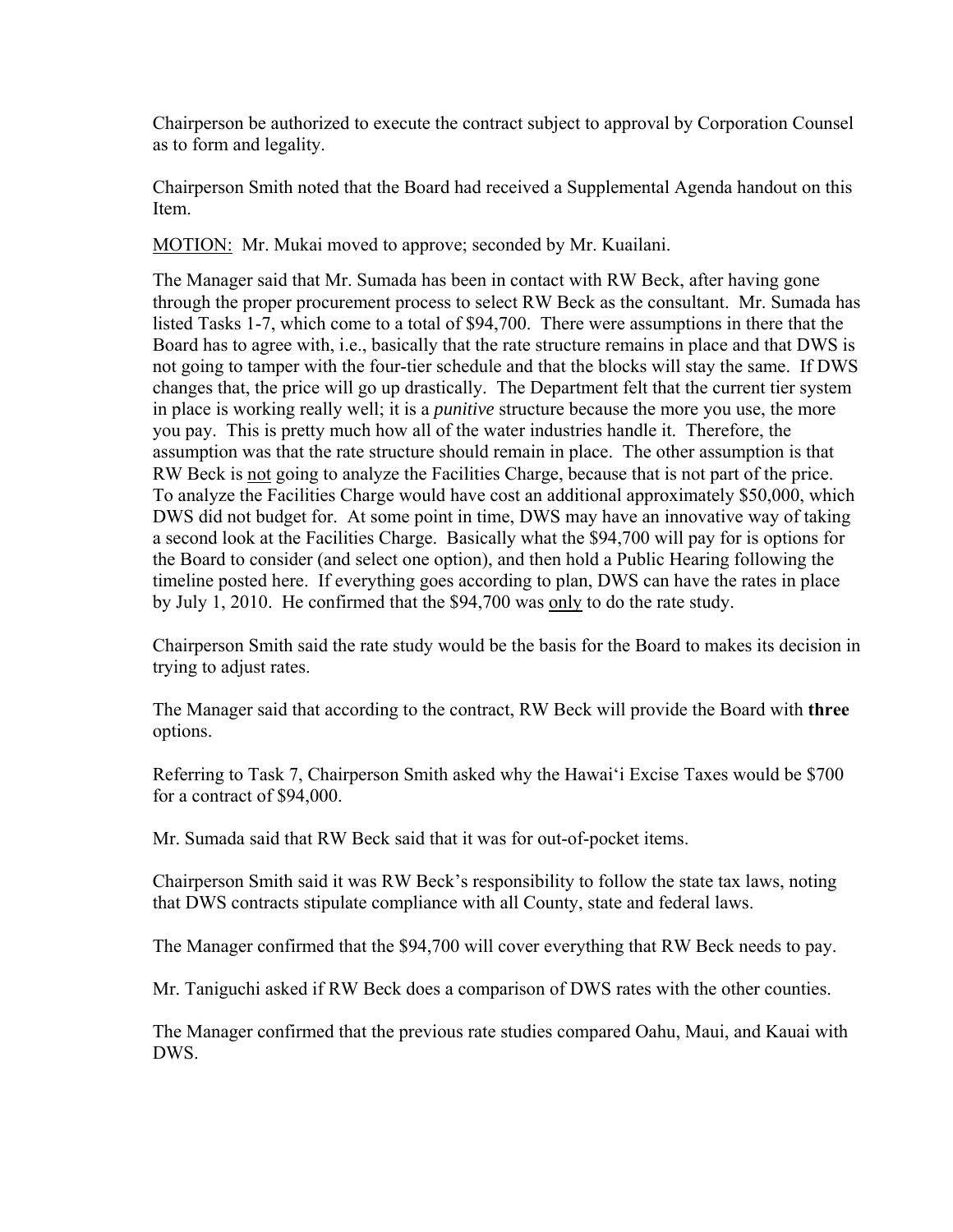Mr. Mukai noted that the reason that DWS is doing the water rate study was that the previous study by RW Beck anticipated increasing water consumption, which did not come to pass, amid the trend toward "green" initiatives, etc.

The Manager said that the rate study was needed now because the current water rates are not working for DWS, because DWS cannot put away anything at all towards CIP. So obviously, the current rate structure is not functional, he said.

Mr. Lindsey asked how long the rate structure has failed to function the way it was supposed to.

The Manager said it was at least the past two or three years.

Mr. Sumada said that the previous rate study was in 2001 (covering 2001-2005). The rates that are in place now were put in place back then.

The Manager noted that Hawai'i County has probably the highest rate in the state, due to the make-up of the Big Island. Unlike Oahu, Maui, and Kauai, the Big Island has spot populations, with separate water sources for each area. Therefore, the cost of service for Hawai'i County customers is much higher than the other islands. The make-up of the island is a legacy from the plantation days when the island was made up of individual communities. Geological factors present another challenge in providing water service here, he added.

ACTION: Motion carried unanimously by voice vote.

## I. **BUDGET STATUS AND PROPOSED ACTIONS:**

The Department provided the Board with a handout showing its FY10 Budget Analysis.

Responding to a request from the Board at last month's meeting, Mr. Sumada explained the Budget Analysis, which included a projected budget shortfall in FY10 of \$507,500, with total anticipated savings listed as \$449,480.

Chairperson Smith asked how DWS was planning to make up the difference of \$58,020.

Mr. Sumada said that the biggest item, \$200,000 for projected water sales shortfall due to declining consumption, could decrease. He noted that in computing that amount he had used consumption for May and June, but when he looked at July and August, consumption improved. There was a difference between the two amounts, but he did not have the figures on hand.

Chairperson Smith said that in achieving a balanced budget, the projected shortfall amount should be offset or exceeded by anticipated savings.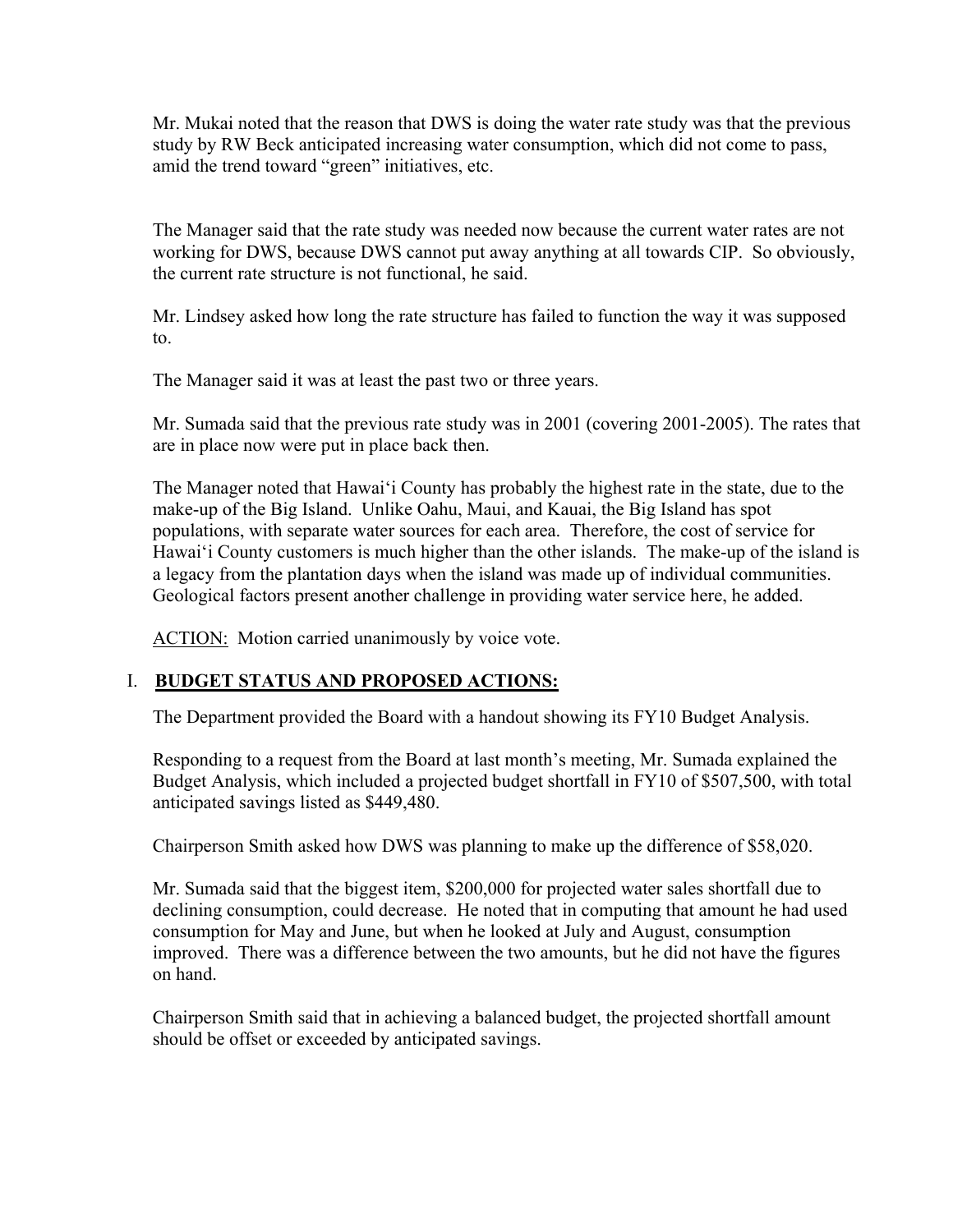The Manager confirmed that it should be balanced directly, but DWS looked at what the Department could do in terms of savings, and make adjustments throughout the year to make up the difference.

Chairperson Smith acknowledged that it was a moving target. He asked that DWS provide the Board with updates on the Budget every two months. He asked about the item listing \$23,000 for Corporation Counsel reimbursement.

Mr. Sumada said that it was for reimbursement to the County for Ms. Garson's services.

The Manager said that DWS had volunteered to pay for Corporation Counsel's services through an agreement, believing that it was fair and equitable. He said DWS was very fortunate that Ms. Garson is the Corporation Counsel attorney serving DWS.

Chairperson Smith asked what EUTF (mentioned in item 6 on the projected shortfall list) means.

The Manager said it stands for Employer-Union Trust Fund, the medical benefits employees receive. He noted that this amount may also change, with the Governor seeking to decrease the amount that government employers contribute, and to increase the amount contributed by the employee. The shortfall may drop, if the Governor's plan goes through.

Chairperson Smith noted that union negotiations are out of the County's hands.

The Manager noted that the Governor had actually gone on the news that morning to say that unless one of the four County mayors sides with her on the union negotiations, the Governor will not be able to do what she wants. He said the key was how strong the four mayors are going to stay, relative to the Governor's wishes, because the Governor needs one of the mayors to get a majority. Right now, it is a stalemate and no one knows what will happen.

Chairperson Smith said that is because of the way collective bargaining is set up. It takes five votes to generate a statewide change. The Governor herself has four votes and each mayor has one vote; she needs to get just one of the mayors to side with her. This time, the four mayors have grouped together to oppose her as a bloc. He believed that the choices are either that all four mayors wind up agreeing with her on the union negotiations, or none of them agree with her.

The Manager said the interesting thing is that never before has the state gotten a union contract that is different from the counties. That may happen, too, he said.

# J. **MANAGER'S REPORT**:

The Manager provided an update on the following:

1. Update on use agreement on KIC wells -- Still waiting to hear from KIC.

2. Palani Road Transmission Project -- Construction to start soon; just waiting for permit from Department of Health. On litigation, property owner filed a motion for reconsideration,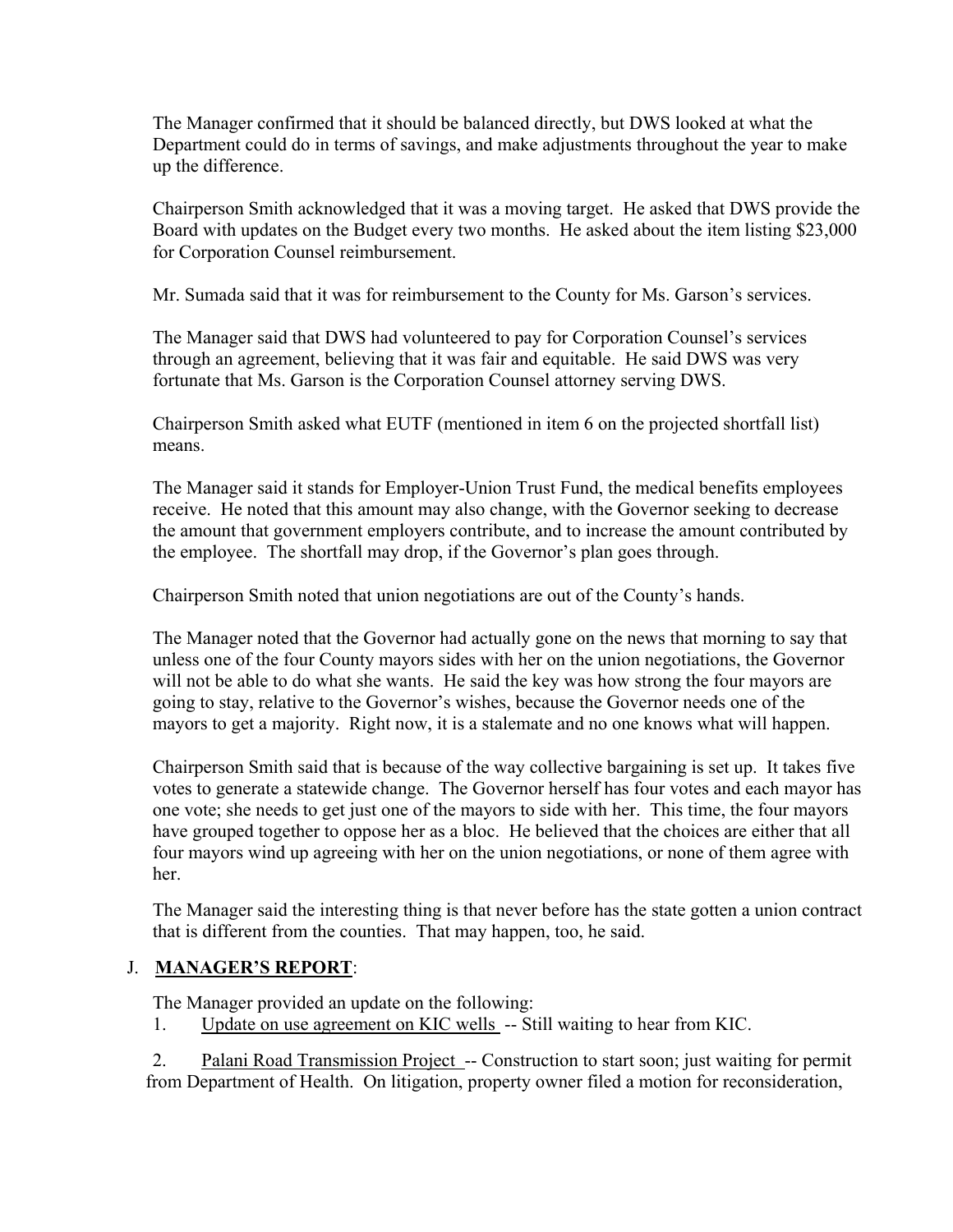and counter-claimed against DWS. Ms. Garson moved to dismiss; a hearing is set for October 13.

3. Hawai'i Water Works Association (HWWA) '09 conference update -- Registration is moving slowly but steadily, and it is expected that DWS will reach minimum attendance (for food and catering) of 75 people.

4. Use of lobbyists by City and County of Honolulu Board of Water Supply – DWS has not hired lobbyists in 12 or 13 years; DWS has in-house staff to testify to the Legislature on DWS's behalf. This item arose after a news article regarding City and County of Honolulu's Water Department hiring a lobbyist to the tune of more than \$1 million.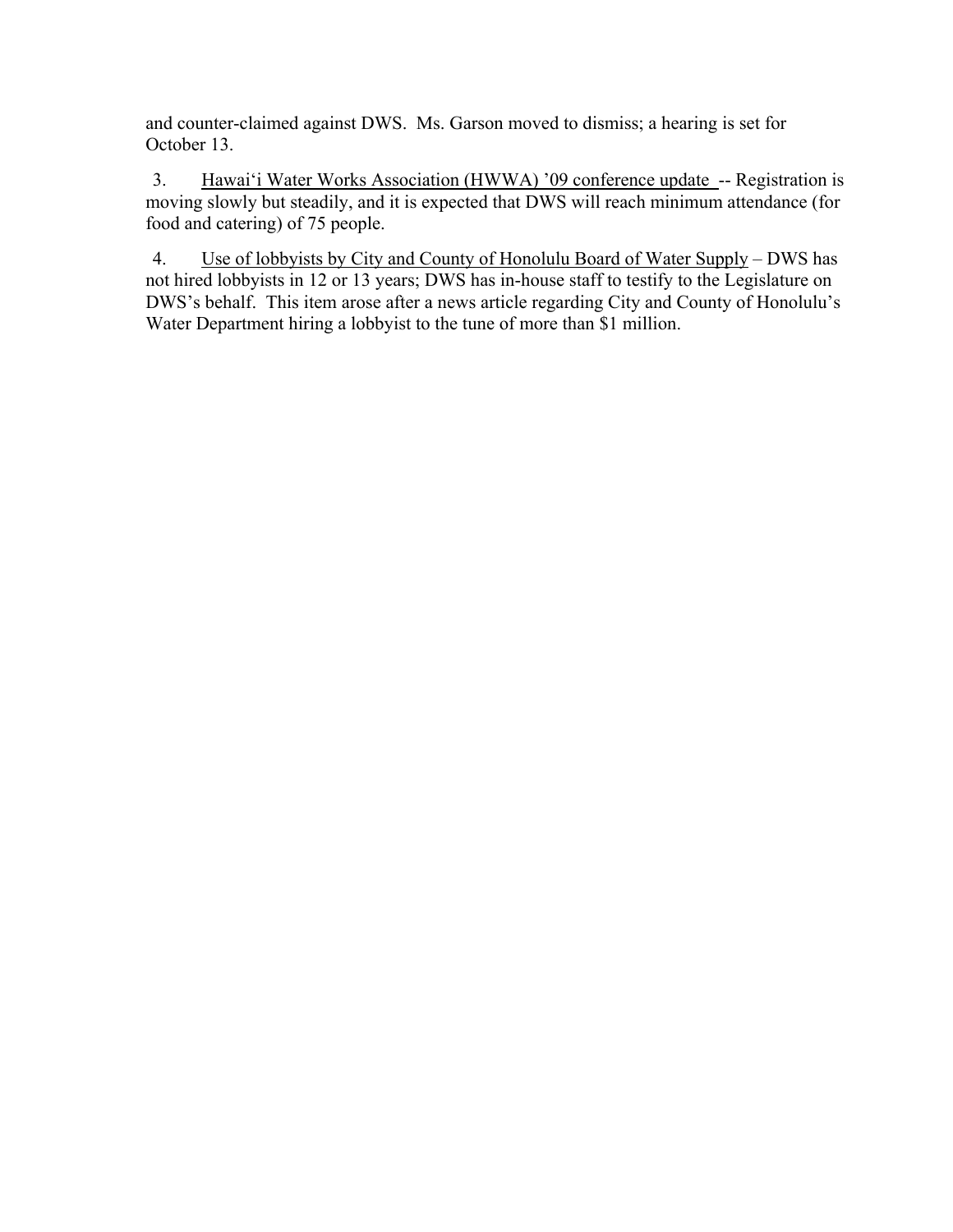5. DWS financial daily receipts procedures – Mr. Sumada explained that there are two cashiers in the Hilo office, which has two payment windows. Walk-in customers give their account numbers, how much they will pay, how they will pay, and a receipt is generated for the customer. All payments go through the cash register. With a credit card transaction, the credit card is swiped and another receipt is generated for the customer to sign (i.e., they get a second receipt). There are about 150 walk-in customers a day, although most DWS customers mail their payments, with 500-1,000 mailed payments a day. The two cashiers open all of the envelopes, sort the contents, record payments, post the payment in the billing system and summarize everything in a daily cash packet. Each cashier opens a stack of mail that includes stubs from the top portion of the water bill and a check. The stubs and checks are added up with the checks ending up in the daily deposit, which is taken to the bank by one of the Controllers. The stubs are accumulated into the cash packet that DWS keeps on file. The Manager noted that Mr. Sumada has found a fast way to provide online bill payment, amid tremendous public demand for such a service. This online payment system will be presented to the Board next month, because it would have to be approved by the Chairperson. Mr. Sumada said the website, called Hawai'i Information Consortium (HIC), is the one that the state uses to take general excise tax payments, etc. HIC would take DWS's billing information and put it on the website, and allow the customer to log in and choose how to pay (by credit or debit card), and how much they want to pay. HIC would accept the payment and forward it to DWS. The website assesses fees, and the question is: who pays? DWS would absorb the credit card fee of 2.25 percent and the customer would pay \$2.50 per credit card transaction and \$3.50 for using a debit card. That can be changed, Mr. Sumada noted, with DWS possibly absorbing all the fees or the customer absorbing all the fees. That would be up to DWS. The Manager said DWS currently absorbs the 2.25 percent credit card fees on walk-in customers, so DWS would absorb that fee on the Internet, but not the \$2.50 transaction fee. Mr. Kuailani asked if customers can pay by phone, using a credit card or by check. Mr. Sumada was not sure how it would be done by check, but DWS's limitation is that there are only two cashiers who have to do the mail and take walk-in payments. The cashiers are the only ones who can take payments. Chairperson Smith said the Board would need to consider whether providing the online service would free up DWS staff, as well as ensure a higher rate of collections and fewer bad debts, etc. The Manager said the Department is looking at providing this in an effort to provide the best service to our customers, in light of numerous requests to allow online payments. Mr. Meierdiercks asked DWS to get the bank to provide direct deposit as a way of making payments. The Manager said DWS can look into direct deposit. Mr. Sumada said DWS would provide the Board with a copy of the agreement with HIC at next month's Board meeting.

6. Status of filling Water Board vacancies – An application to fill the current vacancy in Puna has been forwarded to the Mayor's Office. The Manager has spoken to Managing Director Mr. Bill Takaba about this vacancy, and about the two upcoming vacancies in Hilo and Kohala as of January 2010.

On a separate topic, Mr. Harai said his district's Councilperson, Ms. Brenda Ford, had written a letter to ask him about getting a fire hydrant next to Mr. Harai's house in McCoy Subdivision. According to her letter, Ms. Ford had written to the Department of Public Works about it about six months ago, but nothing happened. A discussion ensued on whether DWS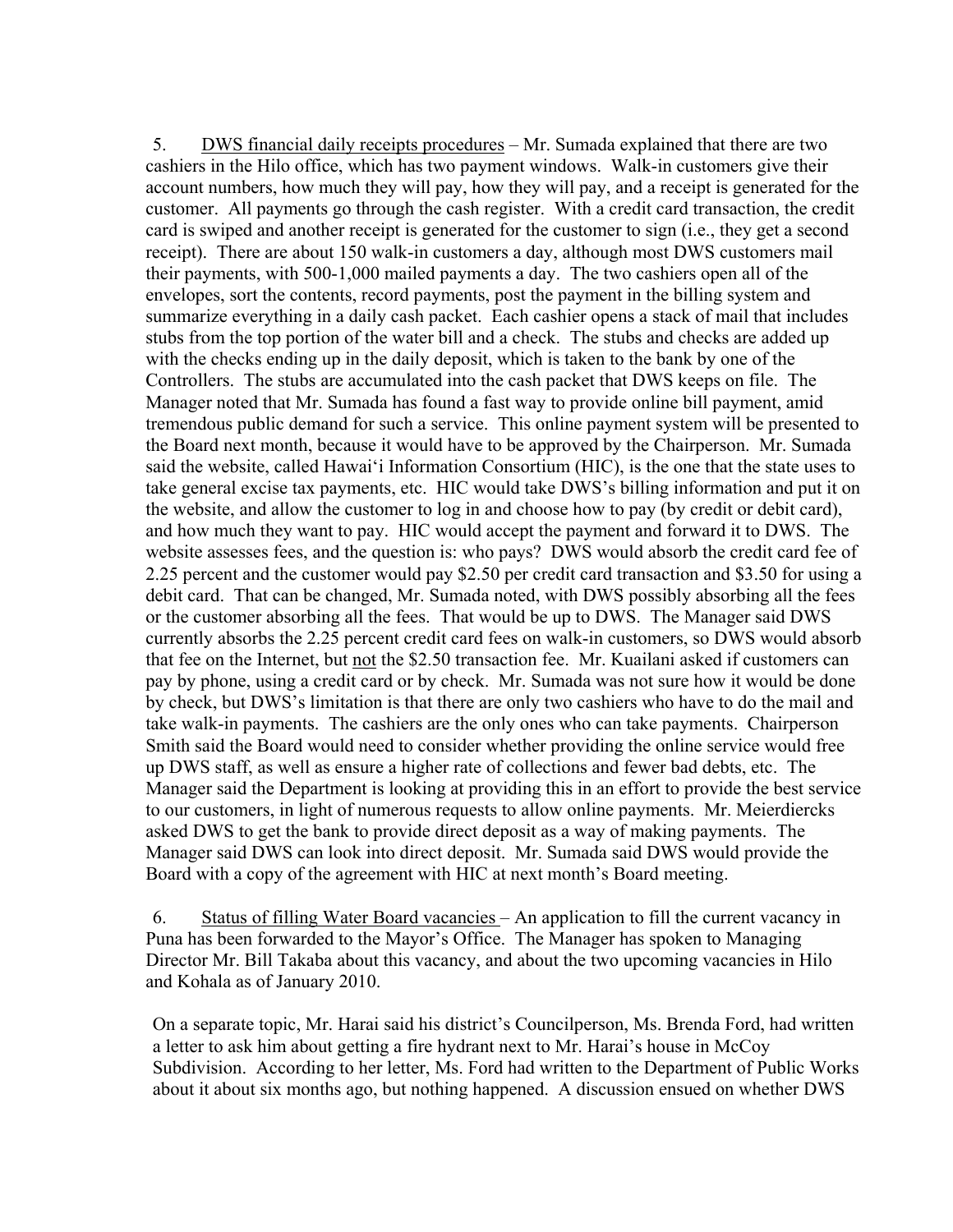rules would allow fire hydrants in the subdivision. The Manager said an Item on this subject would be placed on next month's Agenda.

### K. **CHAIRPERSON'S REPORT**:

Chairperson to provide comments and/or information relating to the following matters of concern to the Water Board:

Discussion/Action regarding establishing an Ad Hoc Finance Committee -- Discussion/action included the creation of the committee, the scope of the matters to be investigated by the committee, and the selection of the members of the committee.

Ms. Garson suggested that the Board move to establish an ad hoc finance committee, with the scope to be decided today.

MOTON: Mr. Mukai so moved; seconded by Mr. Lindsey.

Chairperson Smith said that part of the reason for going through this process is that Ms. Garson had counseled the Board that the ad hoc finance committee needs to have a specific purpose (scope) and a specific time frame. The committee will be able to discuss only the items that the Board approves today.

Ms. Garson said the time frame was not that important; the main thing is the scope of the matters to be investigated.

Chairperson Smith noted that the three items for the **scope** the Board had discussed so far were:

- 1. To review and recommend policies and procedures for the review and approval of (credit card) expenses of DWS personnel;
- 2. To review and approve the procedures regarding cash control;
- 3. To review and approve the vehicle take-home policy.

Ms. Garson suggested that instead of the word "approve," it should be "review and recommend the establishment of policies and procedures regarding those three items".

Chairperson Smith said that the procedure would be that the ad hoc committee, that can have up to four members, would meet among themselves. The committee would make their recommendations at a Water Board meeting, and the Board can discuss the recommendations. The Board can vote to either accept, modify, etc.

Ms. Garson confirmed this, and said the time frame would be three meetings. At the first meeting, today, there would be the establishment of the committee and its scope. Then at some point, whenever the committee is ready, they can come back to the Water Board with a report. However, they cannot take action at that second meeting. There would have to be a *third* meeting, at which time the Board can take action.

Chairperson Smith said that what the Board could do today is identify three items for the scope, and at the next meeting, report on one of the three items. The items can be taken by the Board periodically, because some items may require more research or information.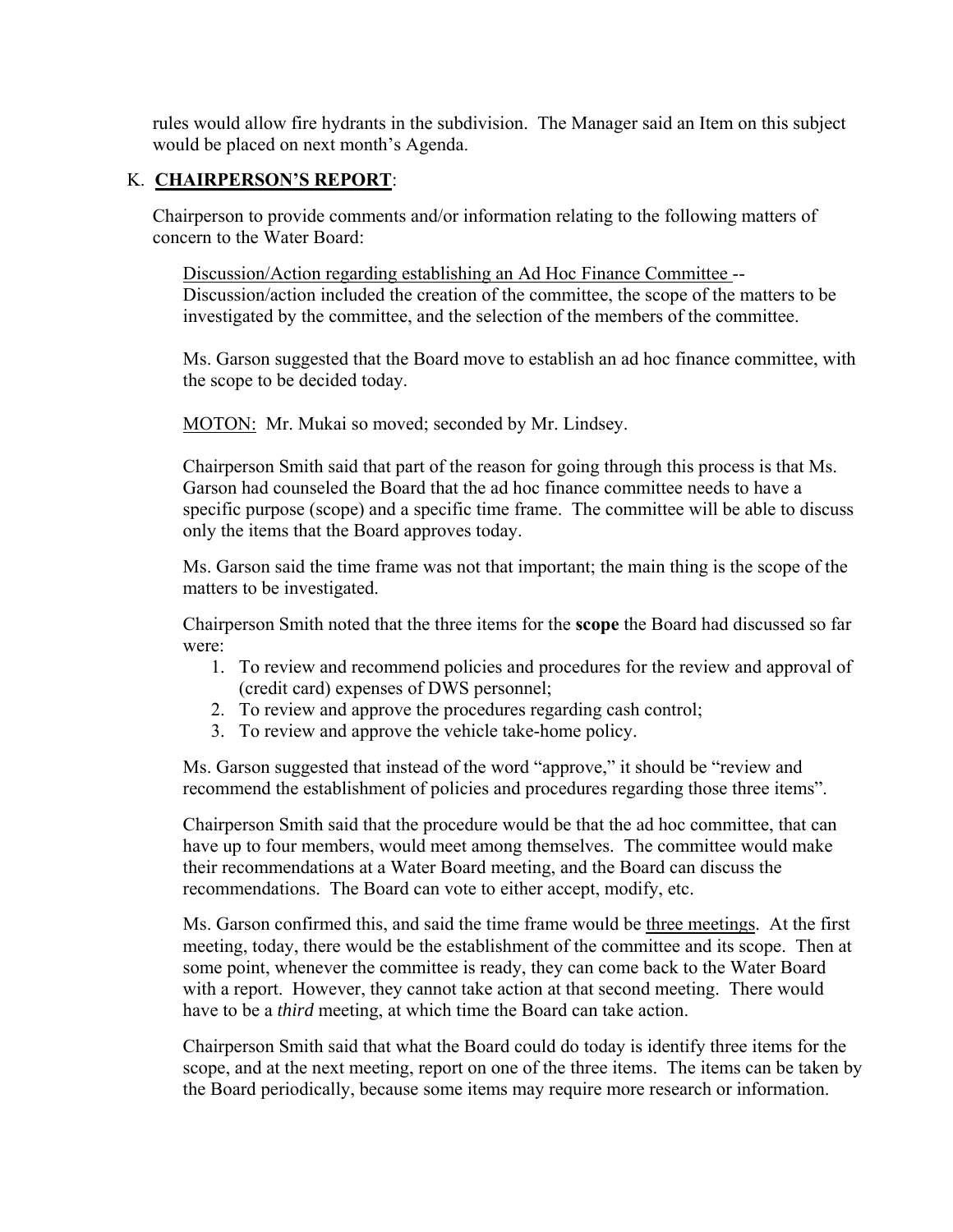Ms. Garson said this was correct.

Chairperson Smith said that to comply with the Sunshine Law, up to a maximum of four committee members (or as few as just one person) could come up to DWS to get information or discuss. This would enable the committee to discuss the information, understand it, and make recommendations to the Board outside of the Water Board meeting.

Ms. Garson said this was correct; but she did not understand why the committee would want just one person to do the information-gathering. What the Board is trying to do is to establish a committee to permit an interaction, she said.

Chairperson Smith said that Mr. Taniguchi, who would be chairing the committee, would only be allowed to interact with members of his committee (not non-committee Board members.)

Ms. Garson confirmed this, saying the ad hoc committee would not be permitted to interact with non-committee Board members outside of the Water Board meeting. She mentioned that there is intense public scrutiny of the County's compliance with the Sunshine Law, especially regarding serial communications. She noted that the Manager's status as an ex-officio Board member (albeit a non-voting member) could become an issue. Under a strict interpretation of the Sunshine Law, the Manager would be counted as a Board member when the ad hoc committee sought information from him. The issue would be what constitutes "permitted interaction." The Sunshine Law does not distinguish between an ex-officio Board member and a regular Board member. Therefore, to be cautious and conservative, Ms. Garson considers the Manager as one of the Board members.

Chairperson Smith said that if the Board wanted four members to be on the ad hoc committee, the committee would be restricted from communicating with the Manager, but presumably could go to Mr. Sumada or the Deputy Manager for information.

Ms. Garson confirmed this.

Chairperson Smith said that, therefore, if there were four members on the ad hoc committee, they would not be permitted to communicate directly with the Manager.

Ms. Garson said if she were going to be really conservative, she would be concerned that serial communications could take place, assuming that Mr. Sumada, for example, would speak to the Manager. Amid the intense scrutiny, it would be better to be conservative in interpreting the Sunshine Law.

AMENDED MOTION: Mr. Mukai moved to amend the Motion to mention the three areas of the committee's scope.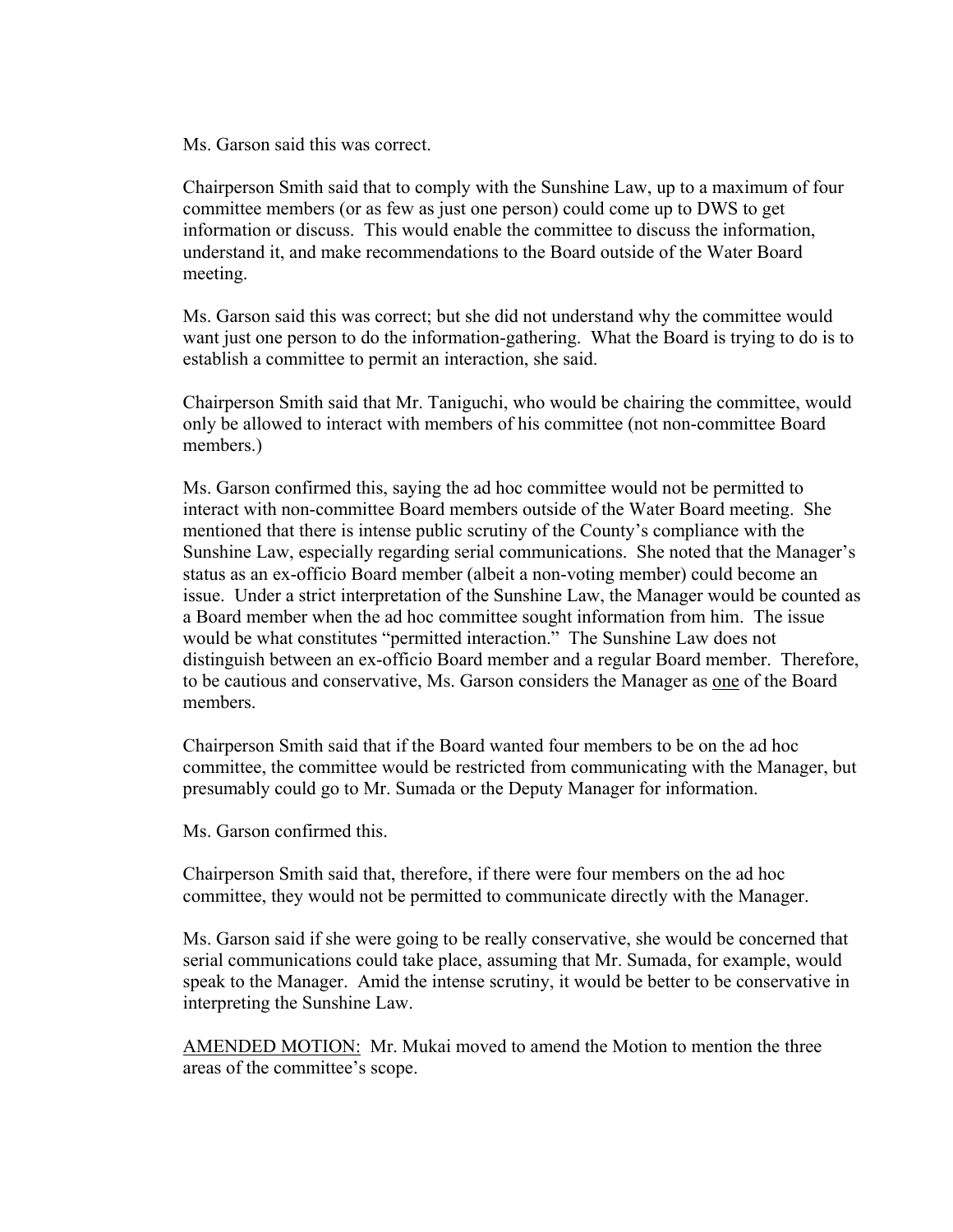The Manager said it would also be necessary to identify the committee members.

Ms. Garson confirmed this; noting that according to the Agenda, the Board was to do the following:

- To establish an ad hoc finance committee;
- To decide on the scope of the matters to be investigated;
- To select the members of the ad hoc committee.

The Board would be able to vote on all three things at once, she said.

Chairperson Smith summarized that the Board would want to establish the ad hoc committee; set the scope specifically to look into the policies and procedures on cash control, credit card policies, and vehicle take-home policies; and the selection of the committee members. The total number of permitted members is four persons, he added. He said that Mr. Taniguchi, who has a financial background, should be the committee chairperson. He believed that Mr. Mukai should be on the committee because he is likely to be the Chairperson of the Water Board next year. That would leave two more persons to select.

The Manager noted that Ms. Garson was saying three persons total because of the serial communications issue with the Manager.

Chairperson Smith said that the committee could exclude the Manager from discussions.

The Manager said that it would still be a serial communications issue.

Chairperson Smith said that the Manager could delegate to Mr. Sumada to make decisions on his own and not ask the Manager.

The Manager said he did not want anyone to make decisions without informing him.

Ms. Garson said that decision-making would happen at the Board level. The ad hoc committee would be gathering information, as well as making reports and recommendations.

Mr. Mukai said in a scenario where the ad hoc committee would urgently need to communicate with the Manager, one of the ad hoc committee members could resign his position to allow the Manager to be on the committee.

The Manager said the one ad hoc member could just not attend, and would not have to resign.

Mr. Taniguchi said the other possibility is for the ad hoc committee to not meet together.

Ms. Garson said in any case, they would be going back to tell the other members.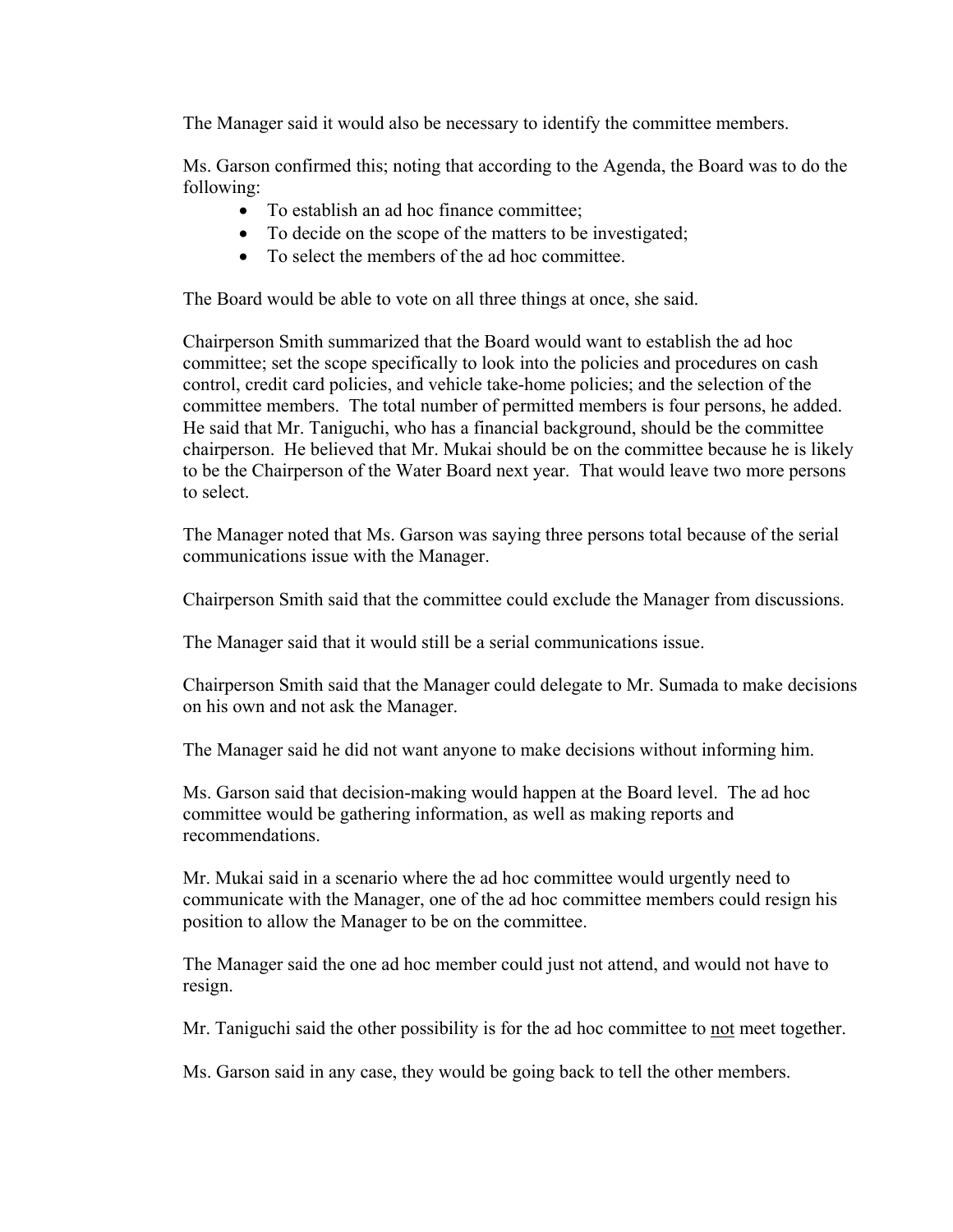Mr. Mukai said that if the Board decides to have four ad hoc committee members, they would just be obliged not to talk to the Manager. Mr. Mukai proposed that if something specific comes up that must be discussed with the Manager, one ad hoc committee member should resign and not take part in discussions on the matter. In that case, the three remaining members would be in, and the fourth members would walk away.

The Manager said the only concern is the Sunshine Law; if the ad hoc committee members want to talk to him, all that the members need to do is have one person not attend.

Ms. Garson said that then those members would not be able to go back and tell the one member what was said, because that would be serial communications.

Mr. Meierdiercks proposed having three people on the ad hoc committee.

Chairperson Smith asked which Board members would be interested in serving on the ad hoc committee, aside from Mr. Taniguchi and Mr. Mukai.

Mr. Meierdiercks suggested that the Chairperson could be on the ad hoc committee to the end of the year when his Board term ends, and then another Board member could be selected to replace him.

Chairperson Smith asked if Mr. Kuailani, Mr. Meierdiercks, or Mr. Lindsey were interested in being on the ad hoc committee.

Chairperson Smith acknowledged Mr. Lindsey, and confirmed that the members would be Mr. Lindsey, Mr. Taniguchi, and Mr. Mukai. He asked if everyone on the Board understands the Sunshine Law.

AMENDED MOTION: Mr. Mukai moved to amend the Motion on the floor to include the scope of the committee's work to include policy on cash control, credit card use, and take-home vehicles.

Ms. Garson said the wording should include "To review and recommend policies and procedures regarding cash control, credit card use, and take-home vehicles."

Mr. Mukai expressed consent to Ms. Garson's recommendation.

AMENDED MOTION: Mr. Mukai continued with his Amended Motion, to say that the ad hoc committee would be comprised of Mr. Taniguchi, Mr. Lindsey, and Mr. Mukai.

Mr. Kuailani asked if the ad hoc committee would be funded for a meeting room and mileage.

Ms. Garson said no, there would be no funding; the ad hoc committee's purpose is to investigate, gather information, and report back to the Water Board at its regular meeting.

Chairperson Smith asked if there was a Second to Mr. Mukai's Amended Motion.

ACTION ON AMENDED MOTION: Mr. Kuailani seconded the Amended Motion. Motion was approved unanimously by voice vote.